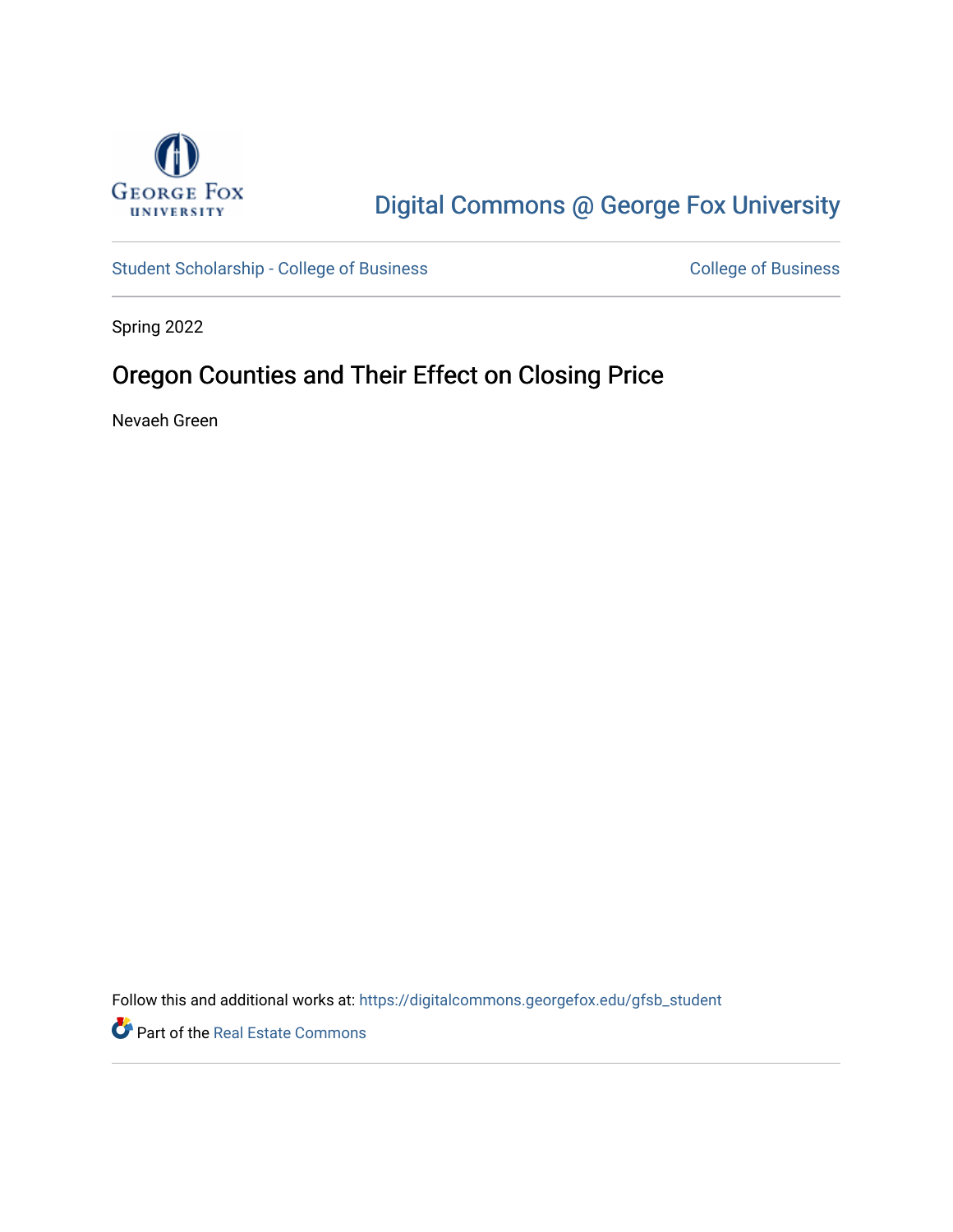## Oregon Counties and Their Effect on Closing Price

## Nevaeh Green

This study seeks to identify relevant input variables which have an effect of closing prices in dollars in six counties in Oregon. This is done first by collecting sample data from a housing agency regarding houses listing price, closing price, Acres, Square footage, number of bathrooms, number of bedrooms, garage size, and county. Then, using the ordinary least squares method to run regressions and identify the magnitude of the effect of specific regressors on the output variable and using their standard error, an analysis is done both into the statistical and economic significance. This analysis found that when including most variables in the same regression, list price very closely modeled a house's closing price, but none of the other factors were significant. Removing list price, it was found that acres<sup>2</sup>, totalSF<sup>2</sup>, and the effect of square footage in several counties were statistically significant, though they were of varying economic significance.

*Keywords*: Oregon Counties, Housing Prices, Bedrooms, Bathrooms, Square Footage

*JEL Codes:* C500, D410, E370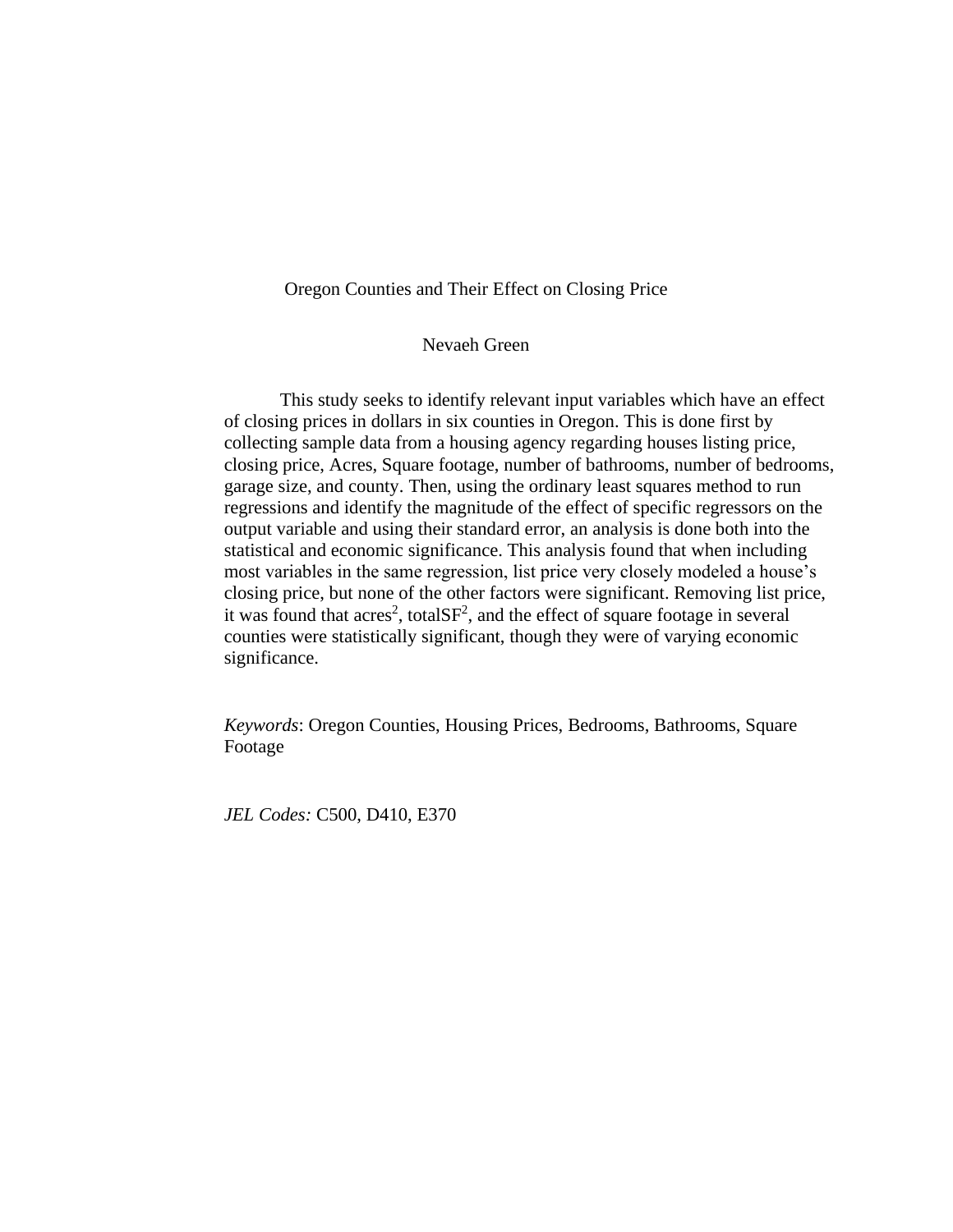### Section 1: Introduction

Understanding housing price and its determinants is both incredibly important and incredibly subjective. The difficulty is that people value different things at distinct levels, and quite often when assessing properties people may prefer one property to another for little objective reason. At the same time, there are numerous values of properties which can be objectively measured, things such as its size in square feet, the number of bedrooms, the size of the property, etc. It is these determinants correlated effect on housing price which this study seeks to quantify. According to a U.S. Census Bureau report from 2013, the proportion of families who could afford "moderately priced houses" had decreased by approximately 10% in the last quarter century (Wilson & Callis, 2013). This is a potentially startling trend and quantifying the determinants of a property's value would allow for a greater understanding of the potential cause of this trend if it were due to house's price rather than other outside factors.

In the most general terms, this study seeks to understand the correlation between specific input variables and the output variable of housing prices. The research question could be understood explicitly as, "How does a property's county, acreage, square footage, number of bedrooms, number of bathrooms, garage size, and year constructed affect a house's closing price?" This study is constrained to the state of Oregon, and specifically six counties, so it could be understood as seeking to understand most specifically the effect of a house's location based on county on its closing price.

It may be difficult to conceptualize the importance of this specific question regarding counties in Oregon and even generally when considering all the listed input variables. Since it is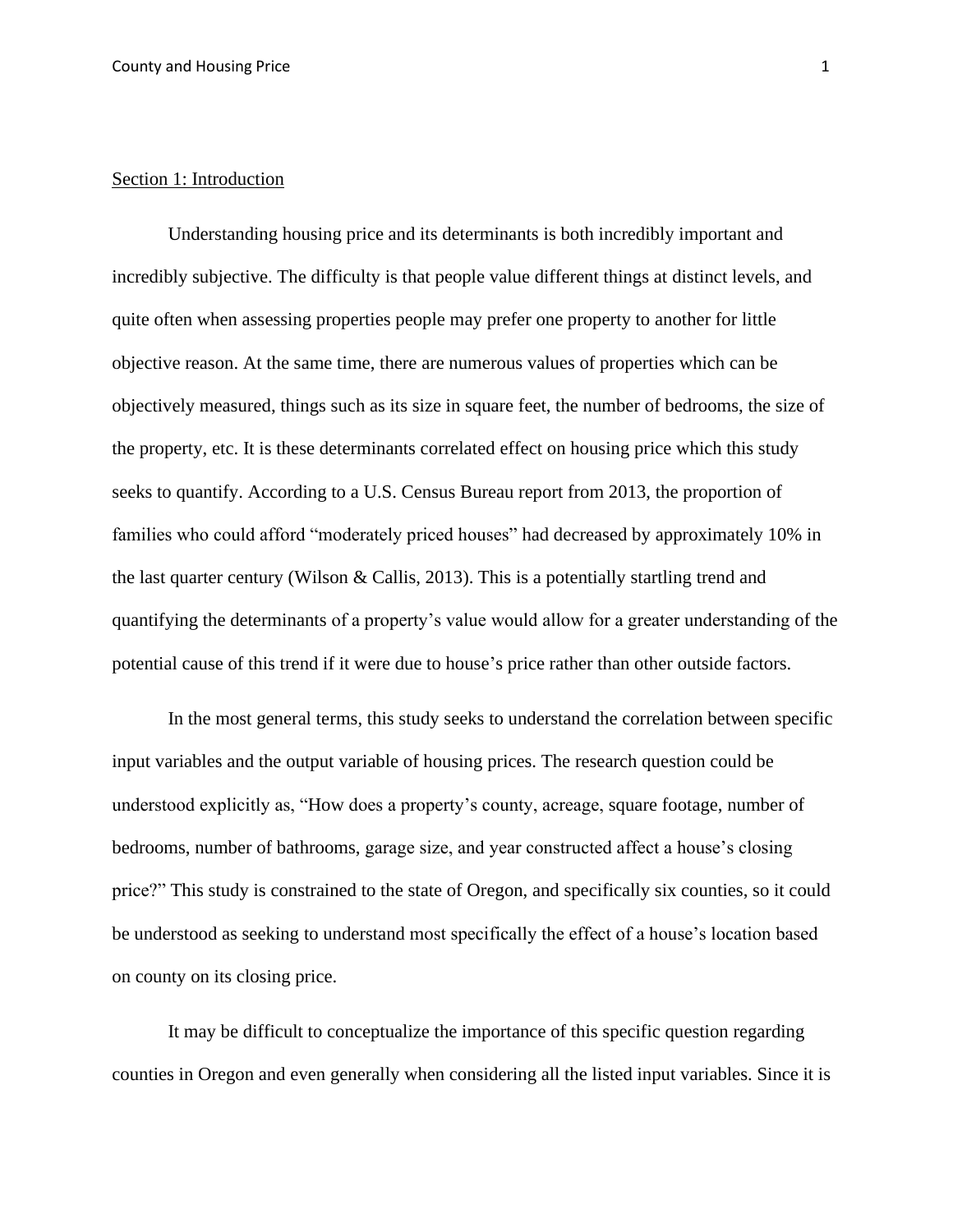#### County and Housing Price 2

not as though you can transpose a property from one county to another to increase its value, why should the effect of its location on its price matter? It is of value for two primary reasons. The first of these is that by understanding the value added or taken away from a property depending on its county, we may open the possibility to create a stronger understanding of the characteristics of each of the counties of interest. Also, though there are of course legitimate concerns regarding using regression results for predictive circumstances, having a quantified value of the effect of these determinants on housing price, we may be able to assess what properties may be of most value in the future.

This is of course not the first study of its kind; numerous studies and analysts have sought to understand housing markets and their determinants. One of these studies seeks to analyze the effect of monetary policy changes on regional housing prices in the United States, and this study found that different regions responded in different degrees to monetary policy shifts and that these responses are related to local regulatory environments (Fischer, Huber, Pfarrhofer, & Staufer-Steinnocher, 2019). However, though there are studies which take up similar goals, this study is much more focused to the state of Oregon specifically and is concerned not with policy measures' effects on housing prices but on variables within the property itself.

Interestingly, this study found that there is a widely differing effect that each of the counties of interest have on the pricing of properties. Several of the regressions found that there were counties which have a statistically significant negative correlation with housing price at a 1% significance level but found that no counties had a statistically significant positive correlation with housing price at any conventional significance levels. Meanwhile, other regressors varied in the magnitude and significance of their correlation with housing price.

### Section 2: Data Overview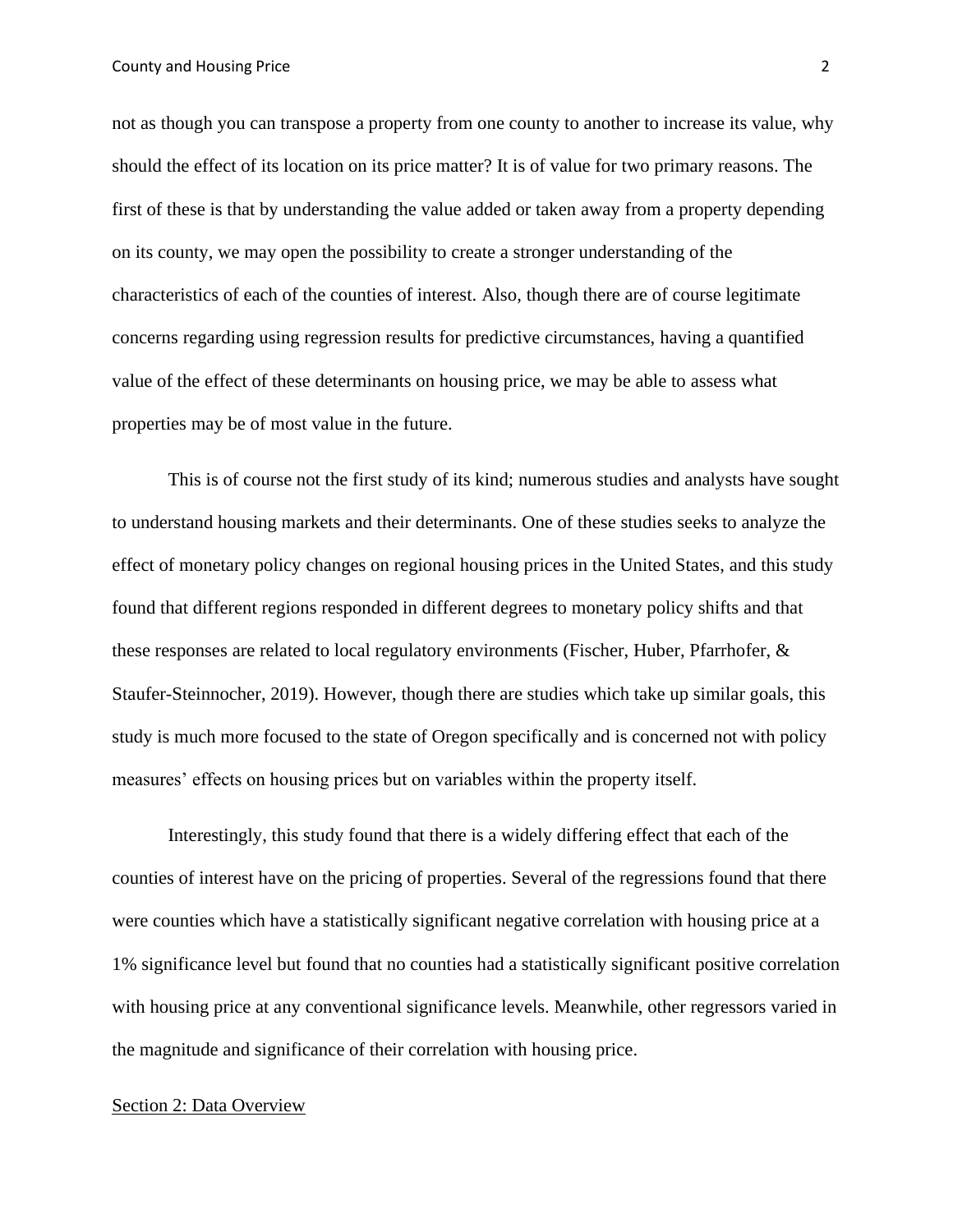This data consists of eight input variables and one output variable which will be defined here, and their summary statistics are in *Table 1*:

*ListPrice* – continuous variable measured in real 2022 dollars

*ClosePrice* – continuous variable measured in real 2022 dollars

- *County* discrete variable where for each data point it is one of six counties, Clackamas, Clark, Washington, Multnomah, Yamhill, or Columbia
- *Lot Size* continuous variable measured in acres of the property which the house is part of

 $TotalSF$  – the living space in a house measured in  $ft^2$ 

*Bedrooms* – discrete variable, which is either one, two, three, or four bedrooms

*YearBuilt* – discrete variable for the year of the house's construction

*Garage* – discrete variable, which is either zero, one, two, three, or four depending on the number of cars which it can fit, zero being that there is no enclosed garage

*TotalBaths* – discrete variable, which is either one, two, or three, where one is one bathroom, two is one and a half bathrooms, and three is two full bathrooms

| <b>Variables</b>   | Mean           | <b>Median</b> | <b>Standard Deviation</b> | <b>Minimum</b> | <b>Maximum</b> |
|--------------------|----------------|---------------|---------------------------|----------------|----------------|
| <b>List Price</b>  | \$409,600      | \$405,500     | \$59,325                  | \$249,900      | \$650,000      |
| <b>Close Price</b> | \$422,800      | \$420,000     | \$63,716                  | \$256,000      | \$650,000      |
| Acres              | $0.1770$ acres | $0.170$ acres | $0.0610$ acres            | $0.06$ acres   | $0.4800$ acres |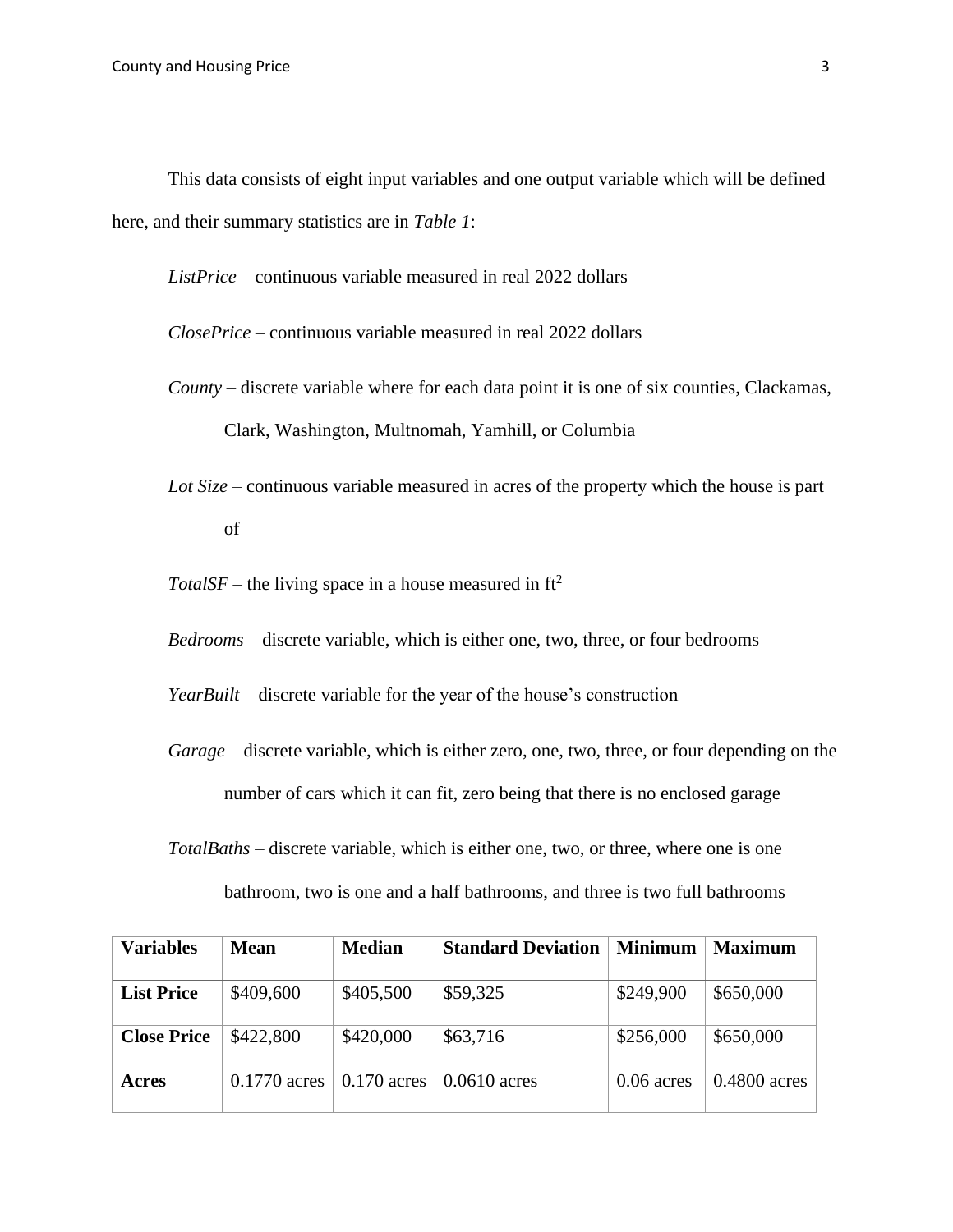| <b>Total SF</b>    | 1208 ft. <sup>2</sup> | $1212 \text{ ft.}^2$ | 116.4 ft. <sup>2</sup> | 1000 ft. <sup>2</sup> | 1400.00 ft. <sup>2</sup> |
|--------------------|-----------------------|----------------------|------------------------|-----------------------|--------------------------|
| <b>Bedrooms</b>    | 2.870                 | 3.000                | 0.4250                 | 1.000                 | 4.000                    |
| <b>Year Built</b>  | 1974                  | 1975                 | 22.24                  | 1900                  | 2021                     |
| Garage             | 1.623                 | 2.000                | 0.6610                 | 0.000                 | 3.000                    |
| <b>Total Baths</b> | 2.350                 | 3.000                | 0.8740                 | 1.000                 | 3.000                    |

*Table 1: Summary statistics for the regressors and regressand*

No perfect multi-collinearity is ensured by using base groups for any Boolean variables and their corresponding interaction terms. Imperfect multi-collinearity should also be avoided since the selected base groups were values which made up a sizable proportion of the data. Interestingly, there is evidence that this data is homoscedastic rather than heteroscedastic. When graphing the residuals as a function of predicted house price, the residuals are randomly distributed meaning that there is not greater variation at more extreme values. So, this study will use homoscedasticity-only standard errors to assess the statistical significance of estimated coefficients. Theoretically this makes sense since houses which are more expensive have no reason to have a greater variation in their determinants than houses which are less expensive. There may be exceptional circumstances which causes more expensive houses to have overinflated values, but this is not necessarily more common in more expensive houses as smaller or older houses may also have historic significance for example which would cause greater variance in their price.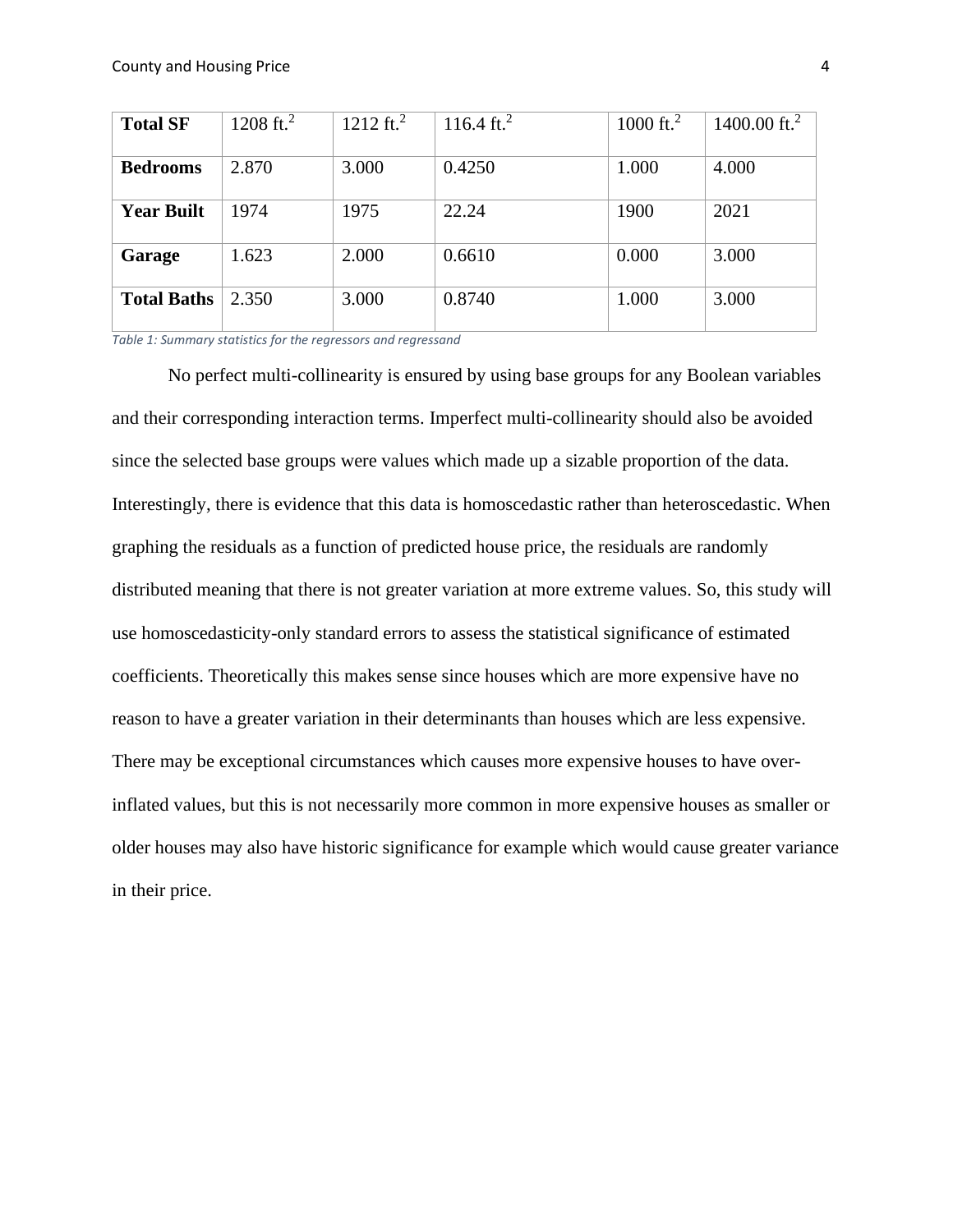

*Figure 1: Scatterplot of residuals as a function of ClosePrice, justifying use of homoscedasticity-only standard errors.*

However, there are two assumptions which it is much more questionable if they can be assumed to be true for this data. Firstly, there is independent error terms. This is in question since there is correlation between several input variables as generally, the larger a house or the greater its square footage, the more rooms it will have, which is specifically applicable to the regressors bathrooms and bedrooms. This assumption and the assumption of the normality of error terms are immediately drawn into question because of the origins of the data used in this study. This data was sourced from an acquaintance of a contributor for the study rather than from a published source. This data is of course not randomly generated and is taken from properties which they have interacted with as a seller of real estate. But this is not a randomly drawn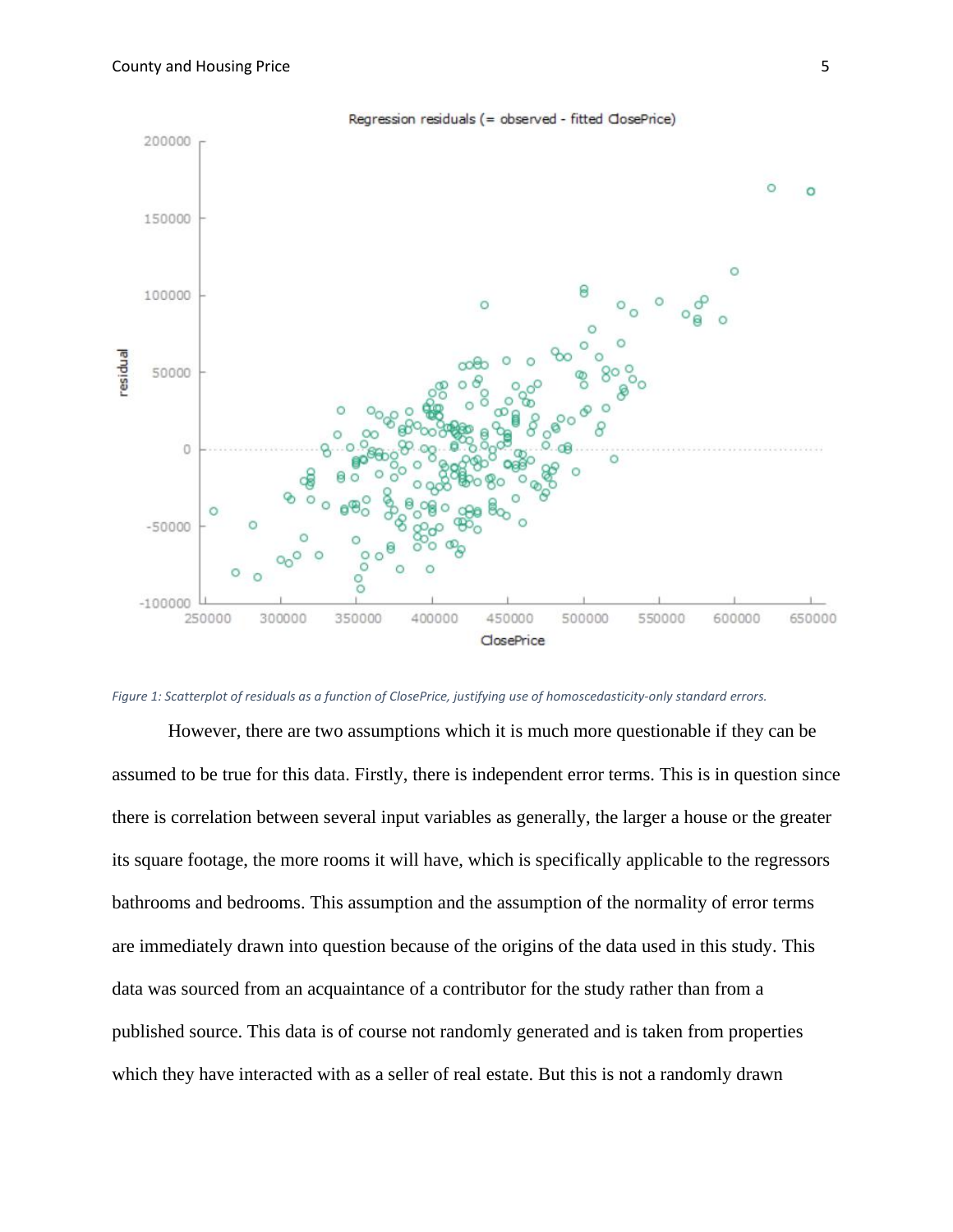sample of houses in Oregon since most counties are not represented in this sample and could only be understood as a randomly drawn sample of houses which this specific real estate company represents.

This shortcoming may be addressed by limiting the scope and generalizability of this study. However, another more fundamental problem is that there seems to be an equivalent number of houses from each of the six counties which would be unlikely in a properly randomly drawn sample since each county certainly varies in the gross number of homes it has. The range of several values is also limited, particularly for square footage of the houses, as there is a range of only approximately five hundred square feet which means either the sample is too small and is not representative of the population of properties in these counties, or it has not been randomly drawn from all properties. Because of these shortcomings, there is little to no external validity given the specific circumstances of these six Oregon counties and houses in these counties represented by this real estate group, and their internal validity is questionable again because of the failure to satisfy that the data is randomly and independently sampled.

#### Section 3: Methodology

To determine the best form for the data for each regressor, they were analyzed visually in a scatterplot with the regressors serving as the independent variable and housing price as the dependent variable. This allowed for visual analysis of whether there is a linear relationship between these values, and for most regressors there was determined to be a linear relationship. However, the relationship between acres and house price and square footage and house price was not able to be definitively determined using this method. To further support decisions regarding the form of the data are going to be used, a simple linear regression was created with each of the continuous input variables and their square and log forms, and the close price was the regressor,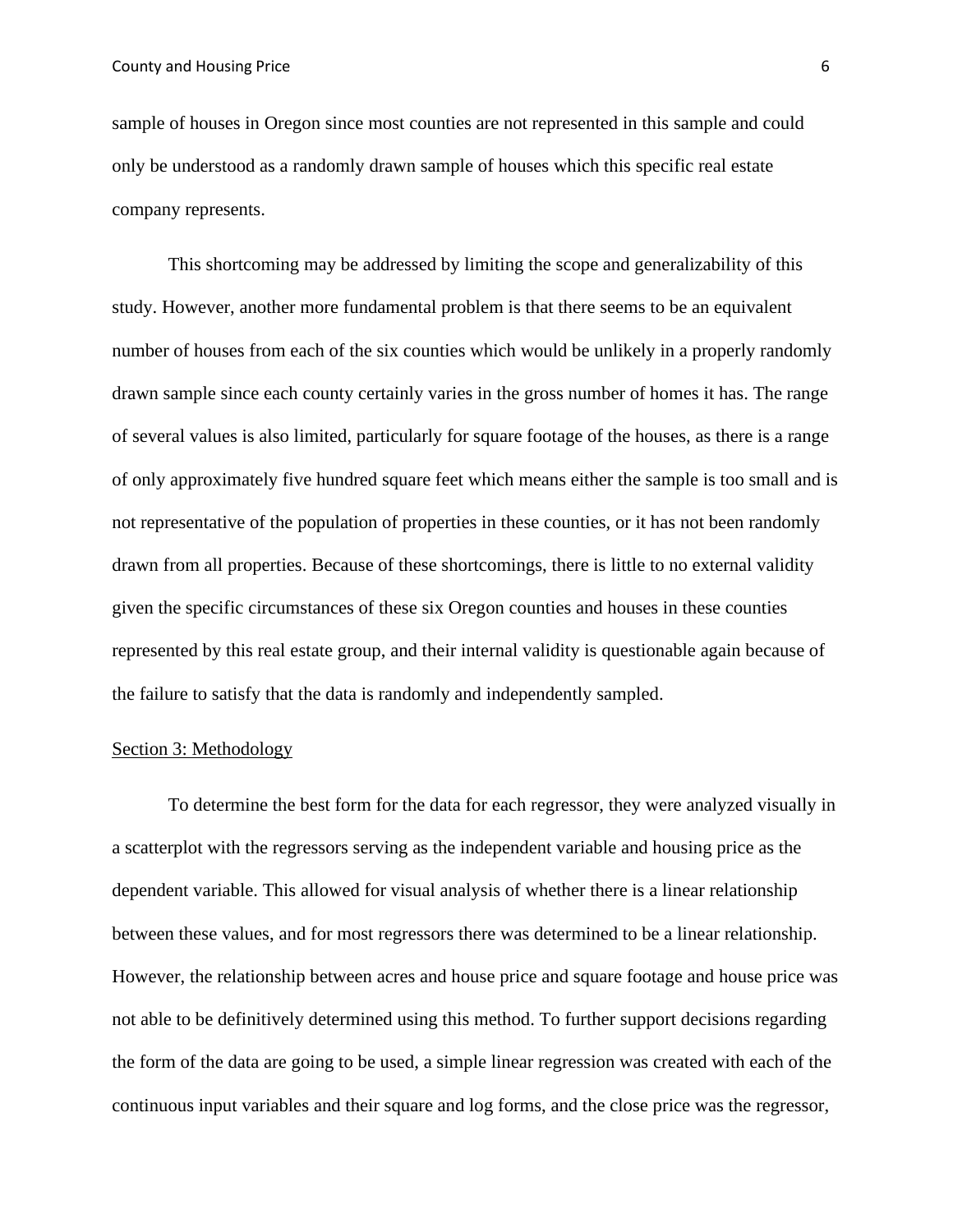and the assessment would be made based on their adjusted  $R^2$  to see which has the most explanatory value. For most of these variables there was either no difference or the non-linear forms of the variables had less explanatory value. But, for acres and total square feet, each of the quadratic forms of the variables had higher explanatory value, so based on this and the x-y scatterplot results the quadratic form was used for these variables.

This study includes quite a few discrete variables so, to properly regress them and analyze the effect that each of them has, a number of Boolean variables were created for each discrete variable depending on the range of values. A binary variable was created for each of the six counties, one for each of the possible values of number of bedrooms, for the size of the garage, and for the number of bathrooms. With each of these dummy variables, there is a question of whether they have differing slopes as well as intercepts that model their correlation with the continuous variables and the output variable. To account for this, interaction terms were created between each of the Boolean variables and each discrete variable. These are of varying statistical and practical significance and will be discussed more in depth in the results section analyzing the outputs from the ordinary least squares method of multiple regression.

Theoretically it would be expected that all these variables except for purchase year would have a positive correlation with the price of the house, the only variables which may not are the binary variables for county as specific counties may be correlated with a decrease in a house's value while others may be correlated with an increase in a house's value. By running multiple regressions with different numbers of regressors, the effect which each input variable has will not only be found to be positive or negative but will also be quantified. As discussed, there are binary variables and interaction terms which will be used in different regressions, but the simplified population formula can be understood as follows: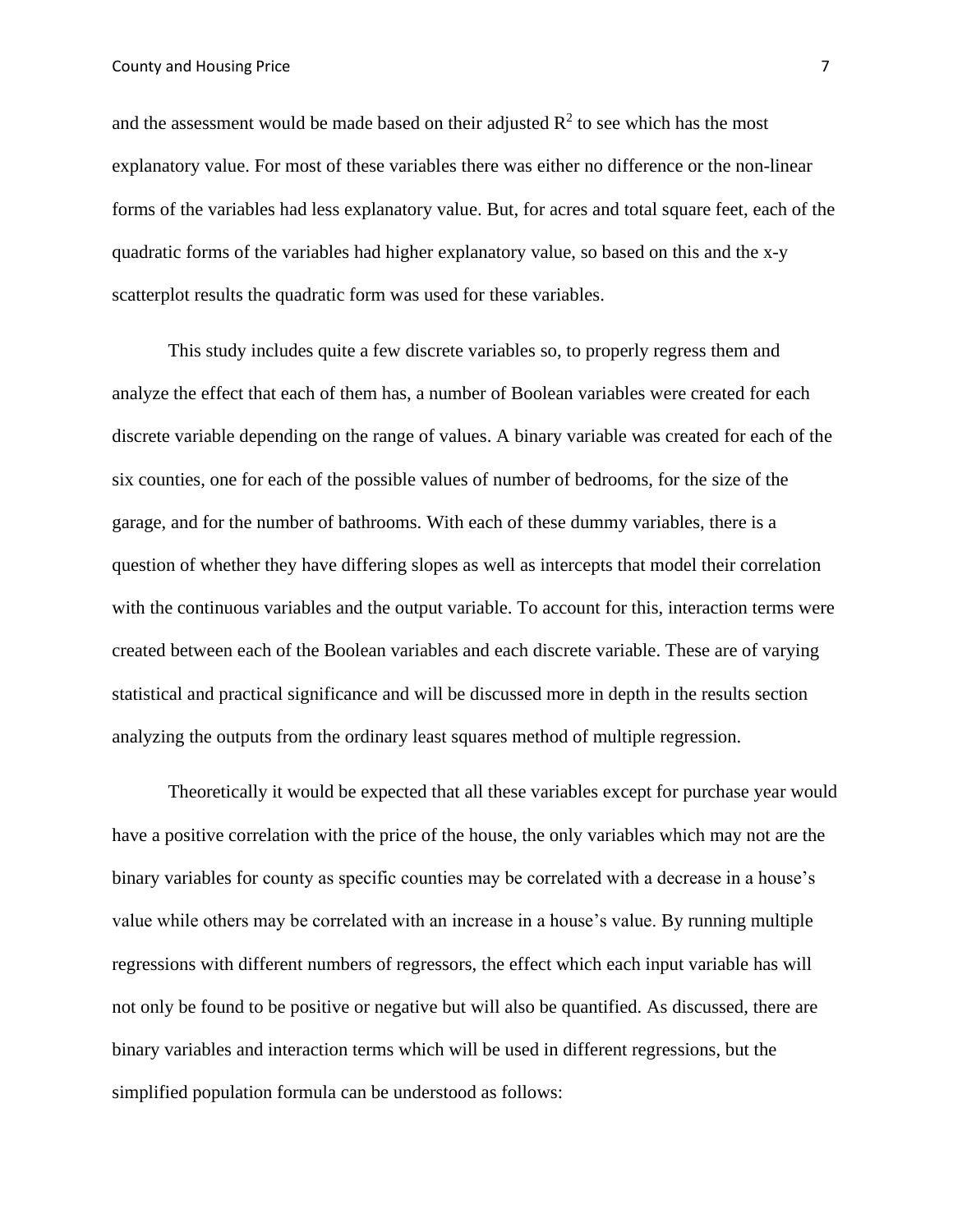$$
ClosePrice = \beta_0 + \beta_1 ListPrice + \beta_2 Across + \beta_3 Total SF + \beta_4 Bedrooms
$$

$$
+ \beta_5 YearBuild + \beta_6 Garage + \beta_7 TotalBaths + \beta_8 County
$$

Section 4: Results

| Regressors        | Regression 1  | Regression 2  | Regression 3  | Regression 4 |
|-------------------|---------------|---------------|---------------|--------------|
| Constant          | 233984        | 702981**      | 316351***     | 386958       |
|                   | (146925)      | (302511)      | (29064.1)     | (402034)     |
| <b>List Price</b> | $0.9268***$   |               |               |              |
|                   | (0.0304)      |               |               |              |
| Clark Co.         | $-5289.61$    | $-39490.6***$ | $-38921.5***$ |              |
|                   | (4592.86)     | (9221.1)      | (9107.15)     |              |
| Washington Co.    | 1877.28       | 17199.8*      | 19107.5**     |              |
|                   | (4502.69)     | (9263.79)     | (9032.7)      |              |
| Multnomah Co.     | $-10826.7**$  | $-17757.8*$   | $-17004.7*$   |              |
|                   | (4521.87)     | (9349.84)     | (9178.24)     |              |
| Yamhill Co.       | $-17172.4***$ | $-71697.7***$ | $-70804.0***$ |              |
|                   | (4780.86)     | (9180.4)      | (9087.53)     |              |
| Columbia Co.      | $-13351.7***$ | $-87255.5***$ | $-86670.3***$ |              |
|                   | (5015.23)     | (9091.88)     | (8985.56)     |              |
| Year Built        | $-83.8493$    | $-178.117$    |               |              |
|                   | (73.7706)     | (152.594)     |               |              |
| Lot Size          | $-14794.7$    | 325365***     | 358307***     |              |
|                   | (50421.1)     | (101803)      | (97717.6)     |              |
|                   |               |               |               |              |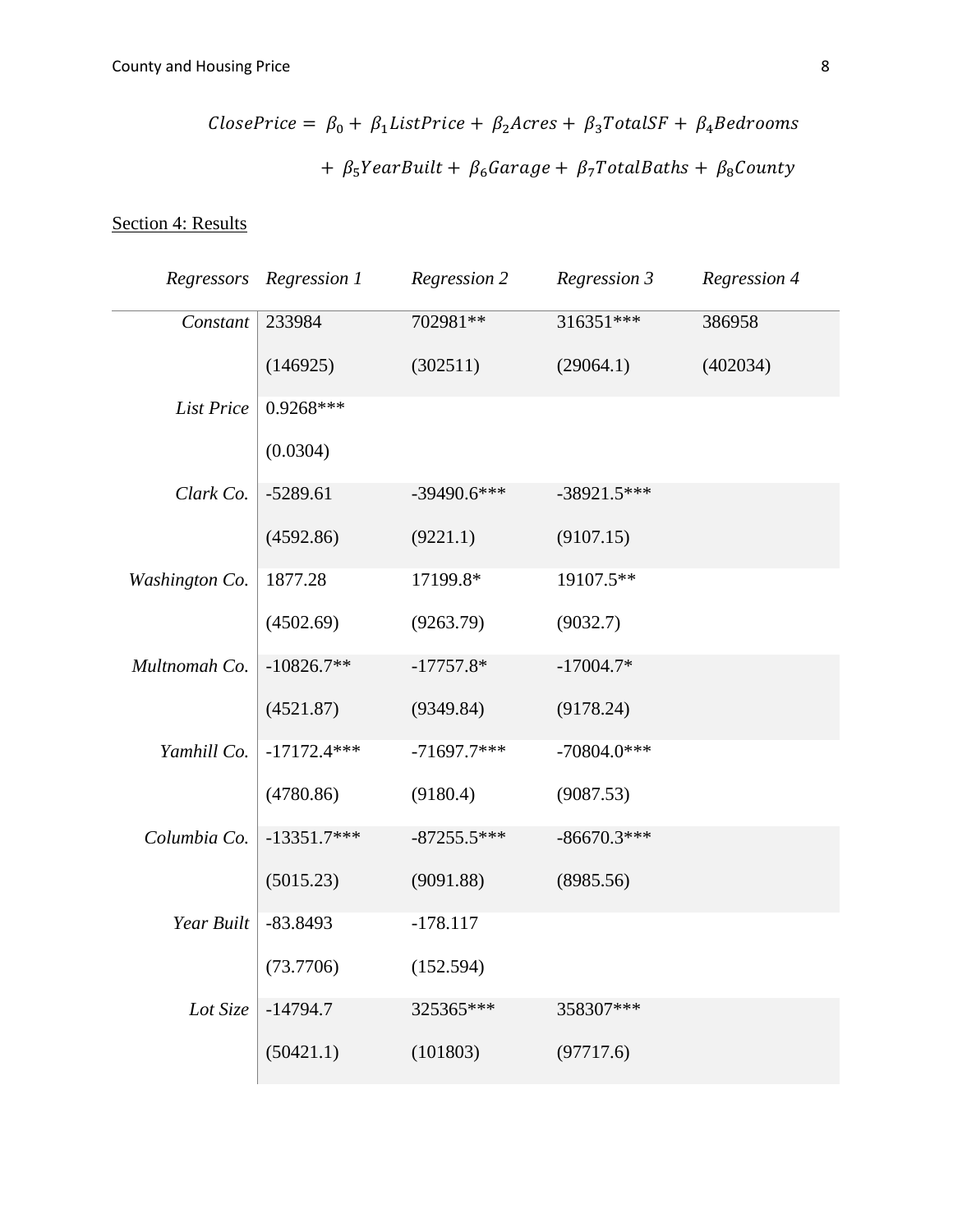| Total SF      |             |             |              | 420.366***   |
|---------------|-------------|-------------|--------------|--------------|
| Total $SF^2$  | 0.0021      | $0.0464***$ | $0.04336***$ | $-0.1054***$ |
|               | (0.0051)    | (0.01007)   | (0.0096)     |              |
| 1.5 Bathrooms | 4299.79     | 20906.9**   | 22895.8**    |              |
|               | (4548.23)   | (9348.56)   | (9326.63)    |              |
| 2 Bathrooms   | 4654.98     | 15499.7**   | 16082.3**    |              |
|               | (3150.66)   | (6481.19)   | (6391.14)    |              |
| No Garage     | $-40518.9*$ | $-45207.4$  |              |              |
|               | (22074.3)   | (45699.5)   |              |              |
| 1 Car Garage  | $-33382.3$  | $-24860.4$  |              |              |
|               | (21753.6)   | (45032.9)   |              |              |
| 2 Car Garage  | $-32218.8$  | $-22272.2$  |              |              |
|               | (21533.1)   | (44575.0)   |              |              |
| 2 Bedrooms    | 11125.5     | 28340.5     | 38436.3      | 54212.0      |
|               | (13289.8)   | (27489.2)   | (26654.3)    | (55018.8)    |
| 3 Bedrooms    | 9217.64     | 40245.1     | 52832.3**    | 74257.6**    |
|               | (13492.2)   | (27853.5)   | (26057.1)    | (35160.9)    |
| 4 Bedrooms    | 9409.28     | 21481.7     | 31770.3      | 48997.0      |
|               | (15704.9)   | (32503.7)   | (31300.1)    | (41765.2)    |
| $R^2$         | 0.895       | 0.549       | 0.541        | 0.120        |

*Table 2: Results for regressions 1-4. For each regression, n=300.*

*Regressors Regression 5 Regression 6 Regression 7 Regression 8*

| Constant   $8766360$ | 2794980*** 1974450*** |  |
|----------------------|-----------------------|--|
|                      |                       |  |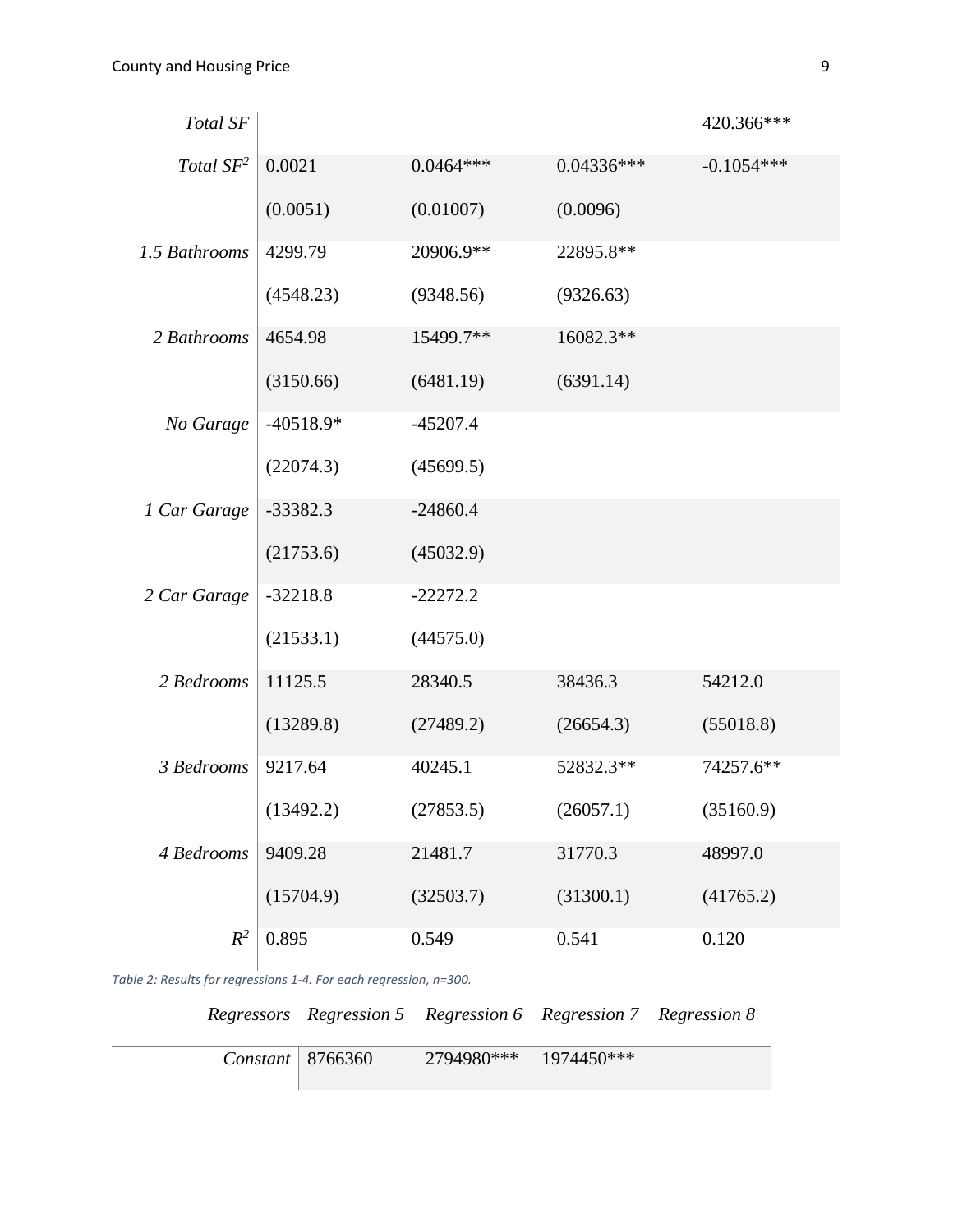|                | (123141100)                | (658647)      | (600520)      |                |
|----------------|----------------------------|---------------|---------------|----------------|
| Clark Co.      | $-2482500*$                | $-2456190**$  | $-2403930**$  | $-89049.3*$    |
|                | (1319780)                  | (1076950)     | (1033320)     | (53291.4)      |
| Washington Co. | $-3844330***$              | -4191310***   | $-3486260***$ | $-37500.6$     |
|                | (1301590)                  | (1149790)     | (1143150)     | $(-37500.6)$   |
| Multnomah Co.  | -887077                    | $-727573$     | $-1195450$    | 32689.4        |
|                | (908757)                   | (812349)      | (772027)      | (47898.9)      |
| Yamhill Co.    | $-1762550**$               | $-1937720**$  | $-1422770*$   | $-55528.6$     |
|                | (862906)                   | (773711)      | (776140)      | (46577.9)      |
| Columbia Co.   | $-2036000**$               | $-2519010***$ | $-2215080***$ | $-137231.0***$ |
|                | (927802)                   | (765129)      | (752168)      | (47189.4)      |
| Year Built     | 648.326                    | $-1202.18***$ | $-788.303***$ |                |
|                | (1691.70)                  | (326.931)     | (301.485)     |                |
| Acres          |                            |               |               | $-104766$      |
|                |                            |               |               | (166474)       |
| $Arcres^2$     | $-2.02247*108$             | 346451**      | 389519***     |                |
|                | $(2.5550*10^8)$ $(147006)$ |               | (146268)      |                |
| Total SF       |                            |               |               | 608.013***     |
|                |                            |               |               | (79.121)       |
| Total $SF^2$   | $-4.90573$                 | 0.0378195**   | 0.04694 ***   | $-0.2167***$   |
|                | (6.31952)                  | (0.018156)    | (0.010014)    | (0.05092)      |
| 1.5 Bathrooms  | 963178                     | $-48959.5$    |               | 24354.0**      |
|                | (988941)                   | (46515.1)     |               | (9559.78)      |
|                |                            |               |               |                |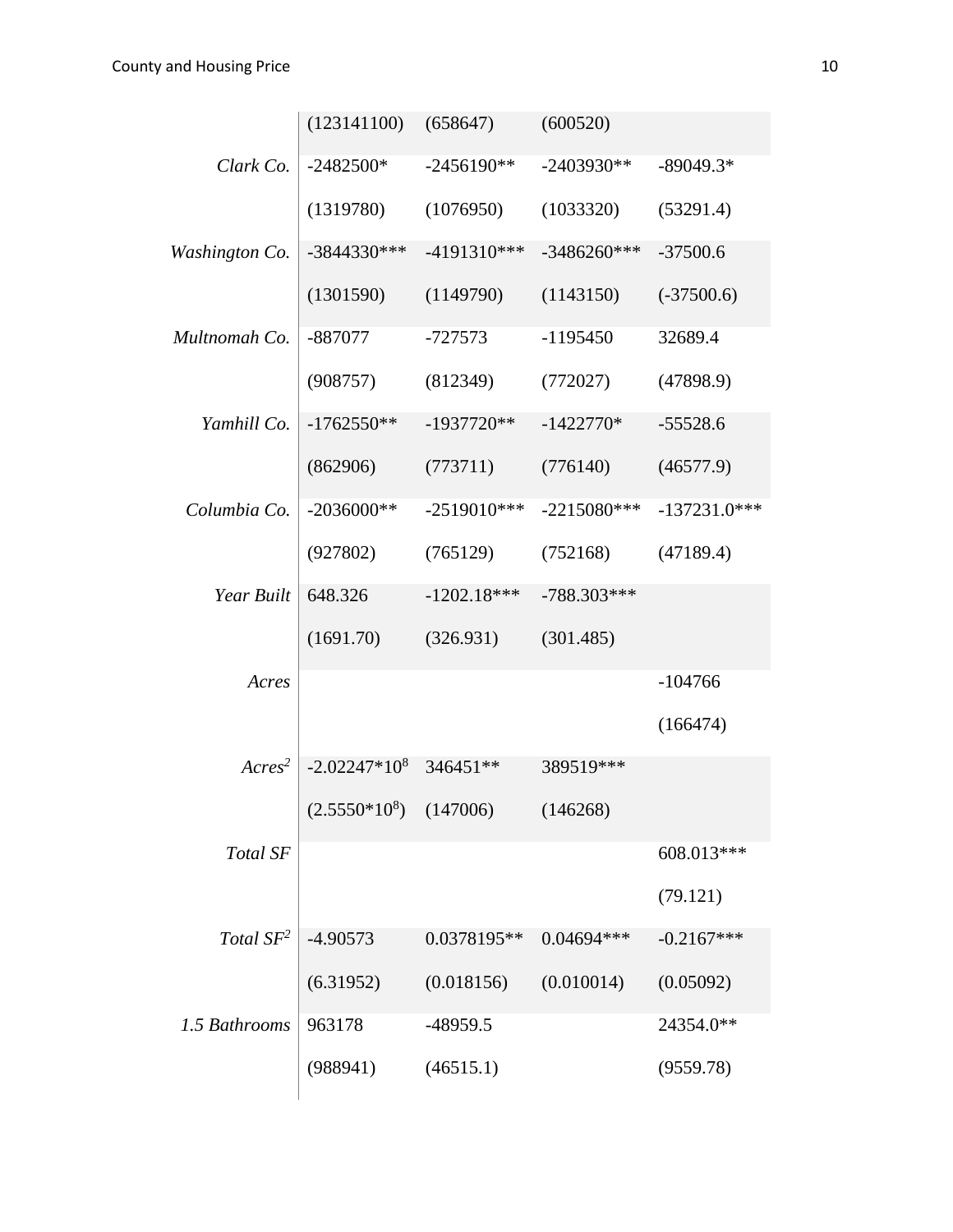| 2 Bathrooms                       | 113896       | 11959.8       |             | 14596.6**   |
|-----------------------------------|--------------|---------------|-------------|-------------|
|                                   | (638863)     | (31137.9)     |             | (6515.78)   |
| No Garage                         | $-3324820**$ | $-2952640***$ |             | $-15207.78$ |
|                                   | (1330840)    | (991311)      |             | (10885.4)   |
| 1 Car Garage                      | $-199370$    | $-375132$     |             | $-150.517$  |
|                                   | (776424)     | (706899)      |             | (8235.9)    |
| 2 Car Garage                      | $-40030.4$   | $-45023.1$    |             | 20747.52    |
|                                   | (44013.9)    | (43166.1)     |             | (7251.5)    |
| 2 Bedrooms                        | -5632980     | $-2042.38$    |             | 20697.3     |
|                                   | (12506900)   | (29303.5)     |             | (27866.5)   |
| 3 Bedrooms                        | $-6437990$   | 3962.08       |             | 29518.9     |
|                                   | (12371000)   | (29724.6)     |             | (27911.8)   |
| 4 Bedrooms                        | -9631340     | $-18129.6$    |             | 9677.18     |
|                                   | (12144100)   | (33851.5)     |             | (32466.9)   |
| $Arcrs^2*Clark$                   | $-262662$    | $-176467$     | $-102496$   |             |
|                                   | (216320)     | (180466)      | (177002)    |             |
| $A$ cres <sup>2</sup> *Washington | $-56147.5$   | 95908.4       | 116646      |             |
|                                   | (157973)     | (134648)      | (133582)    |             |
| $Arcres2*Multnomah$               | $-422091***$ | -388491 ***   | $-310045**$ |             |
|                                   | (150566)     | (133937)      | (127313)    |             |
| $Arcres2*Yamhill$                 | $-308153*$   | $-211924$     | $-236867$   |             |
|                                   | (171839)     | (149440)      | (151017)    |             |
| Acres <sup>2</sup> *Columbia      | 36060.2      | 109332        | 156966      |             |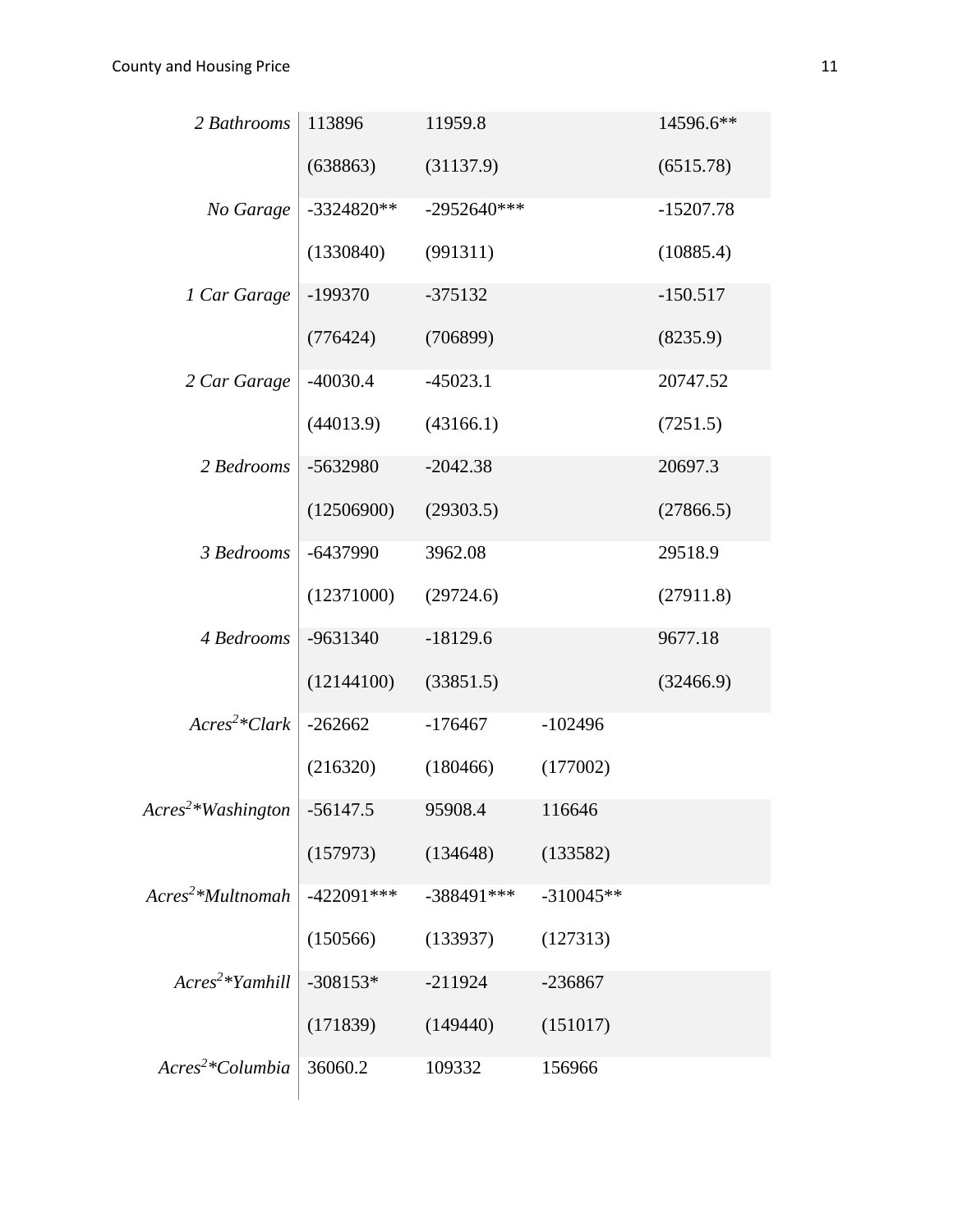|                       | (136190)    | (117733)   | (117710)   |            |
|-----------------------|-------------|------------|------------|------------|
| $TotalSF2*Clark$      | 0.004004    |            |            | 0.03261    |
|                       | (0.03690)   |            |            | (0.03407)  |
| $TotalSF2*Washington$ | 0.004288    |            |            | 0.03695    |
|                       | (0.035216)  |            |            | (0.03139)  |
| $TotalSF^2*Multnomah$ | $-0.03406$  |            |            | $-0.03566$ |
|                       | (0.03501)   |            |            | (0.03212)  |
| $TotalSF2*Yamhill$    | $-0.02275$  |            |            | $-0.01157$ |
|                       | (0.03524)   |            |            | (0.03121)  |
| $TotalSF2*Columnba$   | 0.02961     |            |            | 0.03440    |
|                       | (0.03681)   |            |            | (0.03173)  |
| YearBuilt*Clark       | 1257.58*    | 1239.86**  | 1208.59**  |            |
|                       | (660.760)   | (535.649)  | (514.398)  |            |
| YearBuilt*Washington  | 1957.22***  | 2122.04*** | 1765.76*** |            |
|                       | (663.647)   | (578.767)  | (575.451)  |            |
| YearBuilt*Multnomah   | 496.284     | 386.901    | 621.420    |            |
|                       | (464.438)   | (412.723)  | (393.122)  |            |
| YearBuilt*Yamhill     | 900.168**   | 963.536**  | 704.263*   |            |
|                       | (441.994)   | (389.347)  | (390.516)  |            |
| YearBuilt*Columbia    | 962.479**   | 1220.74*** | 1061.76*** |            |
|                       | (476.548)   | (384.352)  | (377.952)  |            |
| $Arcres^2*Beds2$      | 203070000   |            |            |            |
|                       | (255459000) |            |            |            |
|                       |             |            |            |            |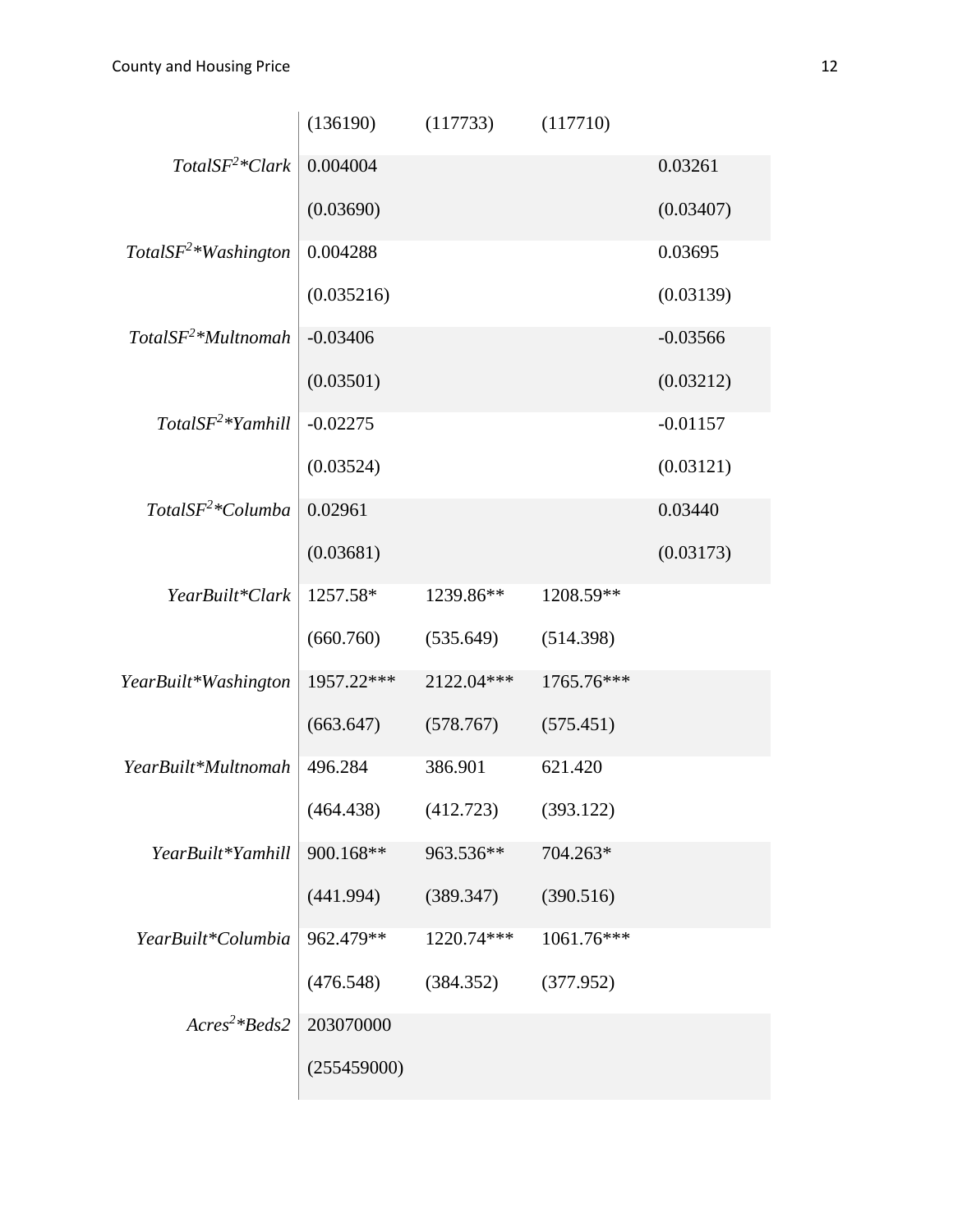| $Arcres^2*Beds3$            | 202910000   |            |             |  |
|-----------------------------|-------------|------------|-------------|--|
|                             | (255492000) |            |             |  |
| $Arcres^2*Beds4$            | 202308000   |            |             |  |
|                             | (255537000) |            |             |  |
| $TotalSF2*Beds2$            | 4.96539     |            |             |  |
|                             | (6.32275)   |            |             |  |
| $TotalSF2*Beds3$            | 4.93765     |            |             |  |
|                             | (6.32279)   |            |             |  |
| $TotalSF2*Beds4$            | 4.93675     |            |             |  |
|                             | (6.32268)   |            |             |  |
| YearBuilt*Beds2             | $-2052.37$  |            |             |  |
|                             | (1760.13)   |            |             |  |
| YearBuilt*Beds3             | $-1617.19$  |            |             |  |
|                             | (1697.68)   |            |             |  |
| $Arcres^2*Garage0$          | $-273046$   |            |             |  |
|                             | (540810)    |            |             |  |
| Acres <sup>2</sup> *Garage1 | -418665     |            |             |  |
|                             | (353353)    |            |             |  |
| YearBuilt*Garage0           | 1659.88**   | 1471.30*** | $-40.5311*$ |  |
|                             | (678.943)   | (505.483)  | (22.7173)   |  |
| YearBuilt*Garage1           | 78.8887     | 163.542    | $-24.6381$  |  |
|                             | (396.506)   | (358.670)  | (22.3811)   |  |
| YearBuilt*Garage2           |             |            | $-21.4995$  |  |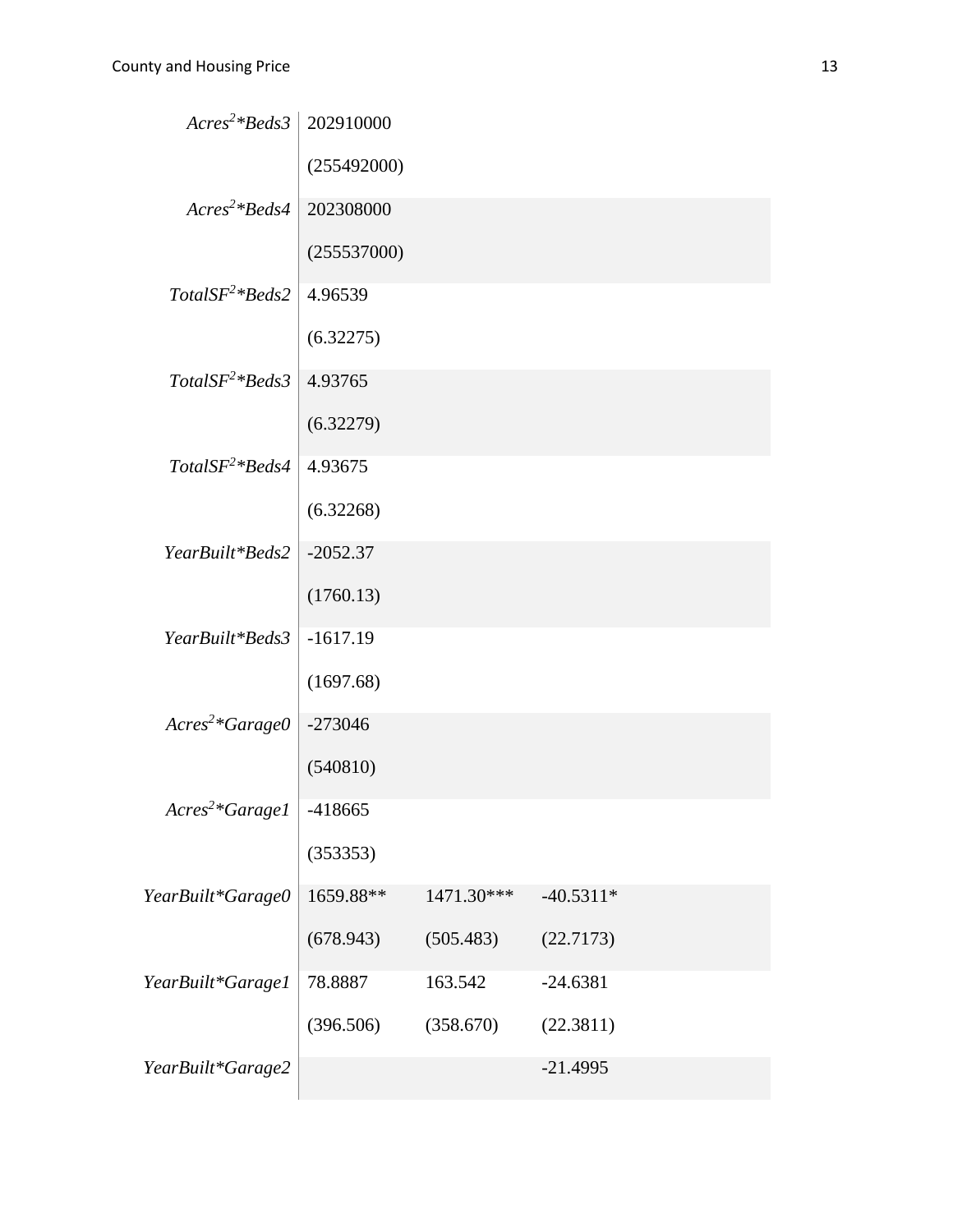|                   |            |           | (22.0954) |       |
|-------------------|------------|-----------|-----------|-------|
| $Arcres^2*Baths2$ | $-363363$  |           |           |       |
|                   | (338158)   |           |           |       |
| $Arcres^2*Baths3$ | 74545.3    |           |           |       |
|                   | (318984)   |           |           |       |
| $TotalSF2*Baths2$ | $0.05944*$ | 0.04600   |           |       |
|                   | (0.03401)  | (0.03068) |           |       |
| $TotalSF2*Baths3$ | 0.00829    | 0.003964  |           |       |
|                   | (0.02599)  | (0.02161) |           |       |
| YearBuilt*Baths2  | $-515.961$ |           |           |       |
|                   | (501.964)  |           |           |       |
| YearBuilt*Baths3  | $-55.5873$ |           |           |       |
|                   | (325.983)  |           |           |       |
| $R^2$             | 0.625      | 0.607     | 0.574     | 0.558 |

*Table 3: Results for regressions 4-6. For each regression n=300.* 

The first three regressions whose results are displayed in *Table 2* focuses on the previously defined variables in the data overview section of this study. The first regression has the highest  $R^2$  value out of the six regressions, meaning that it has the best explanatory value for the change in housing price based on the change in independent variables. However, only a minority of the regressors are statistically significant at any conventional significance levels. For these reasons in the following regressions the variable *ListPrice* was excluded. This is because *ListPrice* is inherently highly correlated with the dependent variable *ClosePrice*. Using Gretl to create a correlation matrix, the correlation between *ListPrice* and *ClosePrice* is equal to 0.94. This value is remarkably close to one which would mean that these two variables were perfectly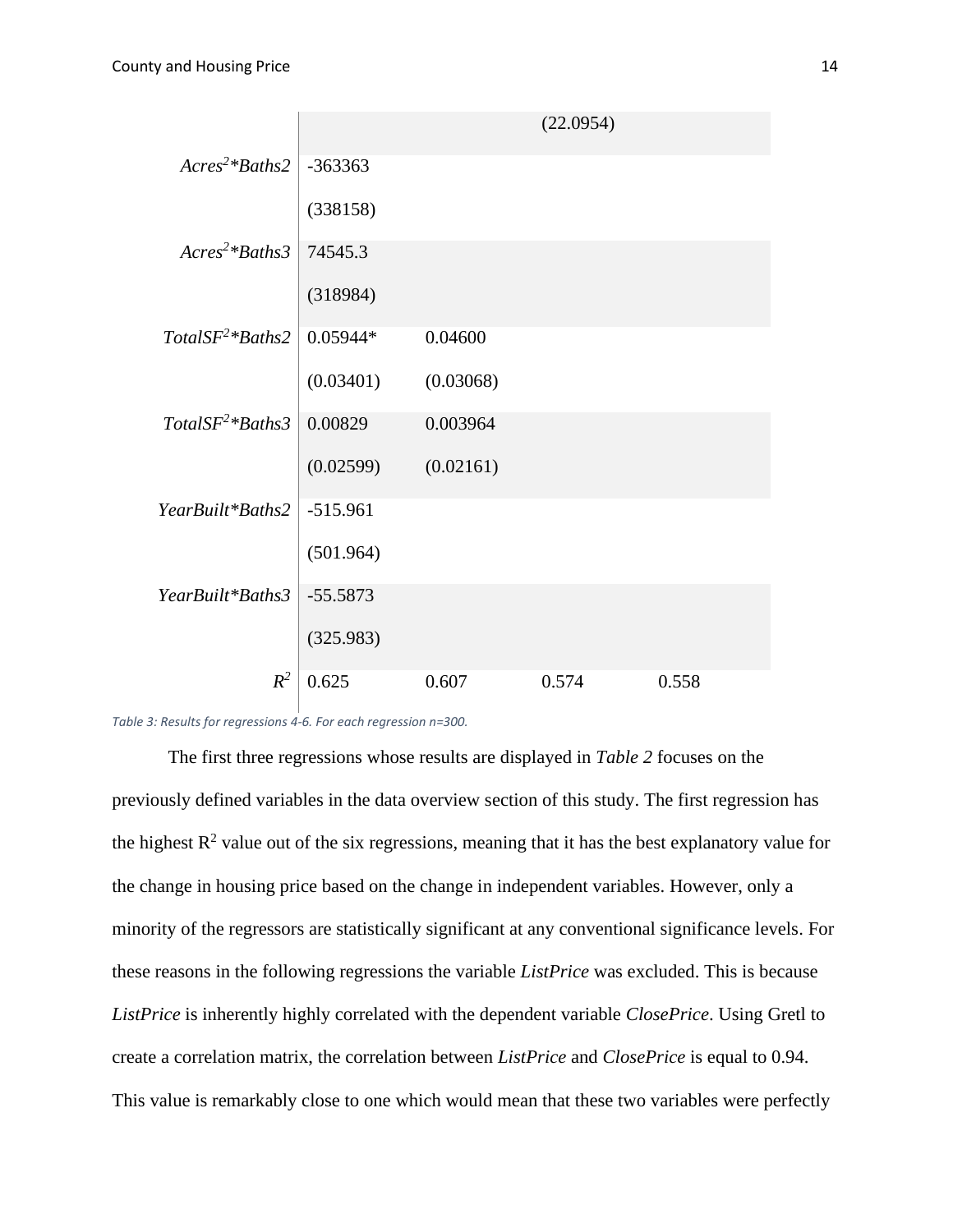correlated. To ensure that there is a sufficient difference of means between these two variables, a hypothesis test is constructed in *Equation 1*. This test finds statistically significant evidence that there is a difference of the means at all conventional significance levels, so this relationship is still worth understanding since it is a determinant of the regressand; however, since it is so highly correlated with the output variable, it is excluded from the rest of the regressions since it being included nullifies the statistical significance of most other variables.

$$
H_0: \mu_{ListPrice} - \mu_{ClosePrice} = 0
$$
  
\n
$$
H_1: \mu_2 - \mu_1 \neq 0
$$
  
\n
$$
SE_{(\bar{Y}_1 - \bar{Y}_2)} = \sqrt{\frac{s_1^2}{n_1} + \frac{s_2^2}{n_2}} = \sqrt{\frac{59325^2}{300} + \frac{63716^2}{300}}
$$
  
\n
$$
= \sqrt{11731518.75 + 13532428.85} = 5026.33
$$
  
\n
$$
\mu_2 = 422800 \mu_1 = 409600 \mu_2 - \mu_1 = 13200
$$
  
\n5026.33 \* 1.645 = 8268.31 13200 ± 8268.31 = (4931.69, 21468.31)  
\n5026.33 \* 1.96 = 9851.60 13200 ± 9851.60 = (3348.40, 23051.60)  
\n5026.33 \* 2.575 = 12942.79 13200 ± 12942.79 = (257.211, 26142.79)

*Equation 1: Difference of means hypothesis test for ListPrice and ClosePrice. There is statistically significant evidence that*  $\mu_2 \neq \mu_1$  *at all conventional significance levels, so we reject the null hypothesis and support the alternative hypothesis that there is a difference of the list price and closing price means.*

In regression one there are three regressors with statistically significant coefficients at each of the standard significance levels, one variable which is statistically significant at the 5% and 10% levels, and finally one more input variable which is only statistically significant at the 10% significance level. The variable *ListPrice* has already been discussed at length for its value in this study, but a final note is that it is of economic significance since an increase in *ListPrice*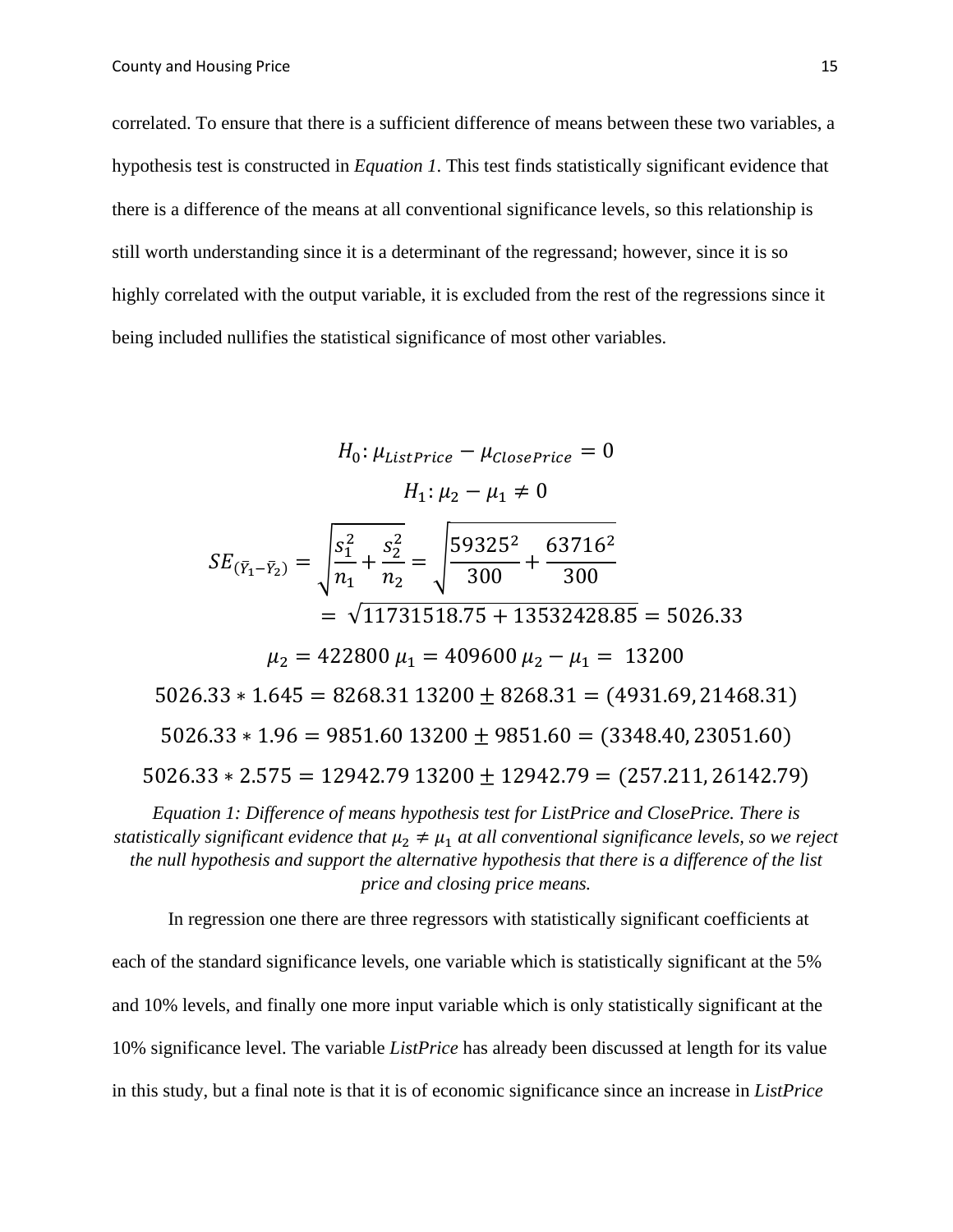of \$1,000 is correlated with an increase in *ClosePrice* of \$926.82. Interestingly, three of the counties have a statistically significant coefficient at the 5% level, while not having a garage is only significant at the 10% significance level. Each of these variables which are statistically significant are also of economic significance since a house being in Multnomah County is correlated with a decrease in its *ClosePrice* of \$10,826.70, being in Yamhill County is correlated with a decrease of \$17,172.40, being in Columbia County is correlated with a decrease of \$13,351.70, and having no garage is correlated with a decrease in value of \$40,518.90.

Interestingly, three variables which would traditionally be presumed to have a significant effect on house price (square footage, number of bathrooms, and number of bedrooms) were found to not have a statistically significant coefficient in this regression. Only having three bathrooms approaches being statistically significant at a 10% significance level. This may be explained by the inclusion of the variable *ListPrice* since intuitively a house will already have a higher list price if it has more square feet, more bedrooms, and more bathrooms. Since this effect is captured by *ListPrice*, there is not enough of an effect from these variables which is not already included in *ListPrice*, and thusly in the first regression none of them have a statistically significant effect on the output variable. The model for the relationship between these input variables and the output variable is as follows:

$$
Clo\widehat{sePrice} = 233984 + 0.927ListPrice - 5289.61Clark + 1888.28Washington
$$
\n
$$
- 10862.7Multnomah - 17172.4Yamhill - 13351.7Columbia
$$
\n
$$
- 83.849YearBuilder - 14794.7Arcres2 + 0.0021TotalSF2
$$
\n
$$
+ 4299.79Baths2 + 4654.98Baths3 - 40518.9Garage0
$$
\n
$$
- 33382.3Garage1 - 32218.8Garage2 + 11125.5Beds2
$$
\n
$$
+ 9217.64Beds3 + 9409.28Beds4
$$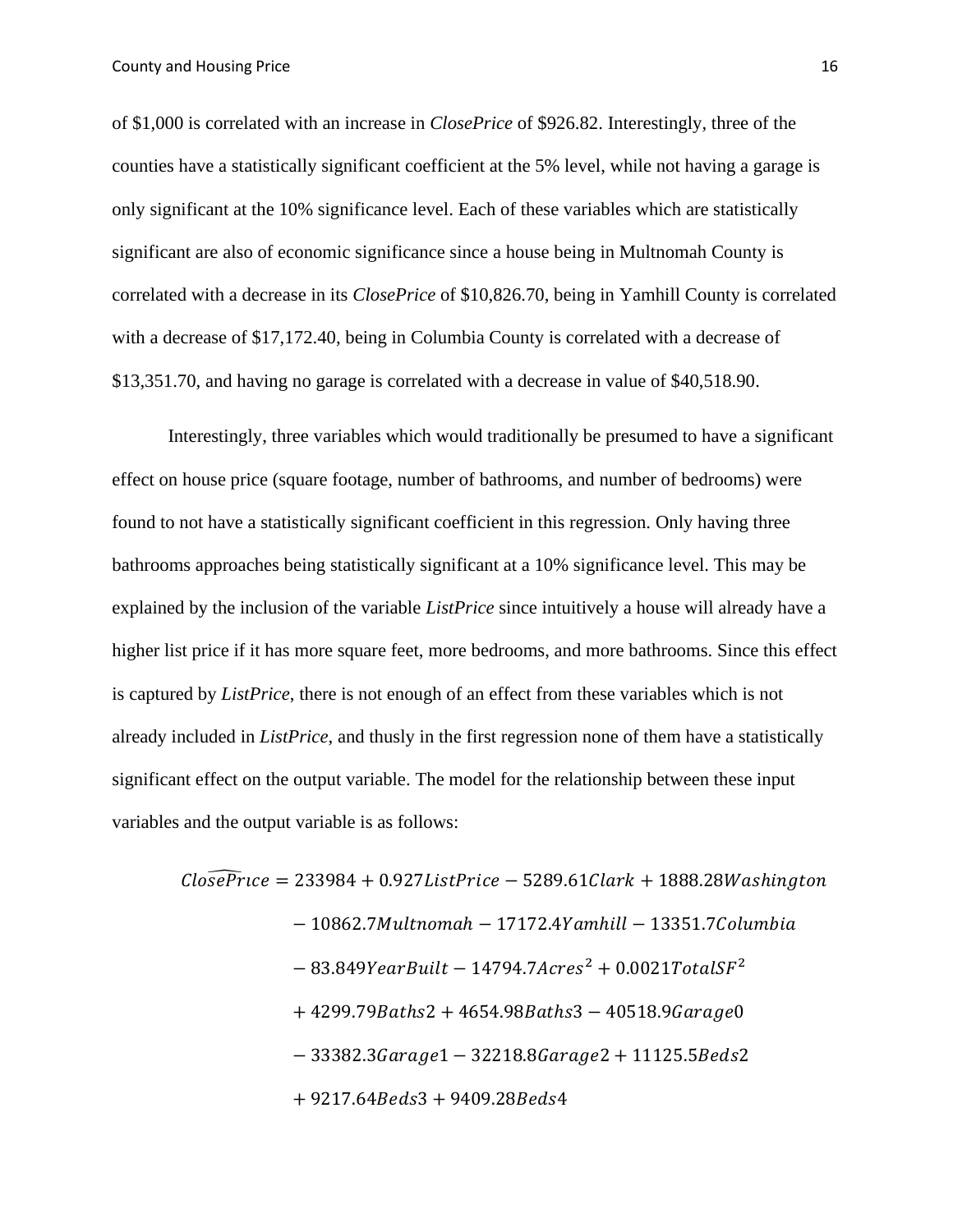Regression two included the same variables as regression one; however, it removed the variable *ListPrice* to increase the statistical significance of the other input variables. This time, all the counties have a statistically significant coefficient at the 10% significance level and three of them are statistically significant at all conventional levels of significance. Once again each of these are also practically significant, and interestingly, now one of the counties (Washington County) is correlated with an increase in *ClosePrice*. What is key to interpreting these coefficients relating to county is that Clackamas County is the base group, so a house in Clackamas County would have a value \$702,981 *ceteris paribus*, while a house in Washington county would have a value of \$702,981+\$17,199.80 or \$720,180.80, and houses in other counties would have the value of one in Clackamas county minus their associated coefficient. In this regression, many of the traditionally assumed to be significant determinants have statistically significant coefficients such as square footage, acreage, and number of bathrooms.

The variable acreage is of questionable practical significance since under most circumstances homeowners are not purchasing land adjacent to their property and adding to its size. However, when normalizing the coefficient to understand a change in price associated with an increase in 0.01 acres, it becomes obvious that this is of practical significance since this is correlated with an increase in price of \$3,253.65. Square footage is interesting because it easily passes all significance tests but is not of practical significance since an increase of 100  $ft^2$  is correlated with an increase in price of \$4.64, which typically houses are not priced that specifically down to the dollar and cents. The number of bathrooms is statistically significant at a 5% significance level and is also of practical significance since having 1.5 bathrooms instead of one is correlated with an increase in price of \$20,000 and having two bathrooms instead of one is correlated with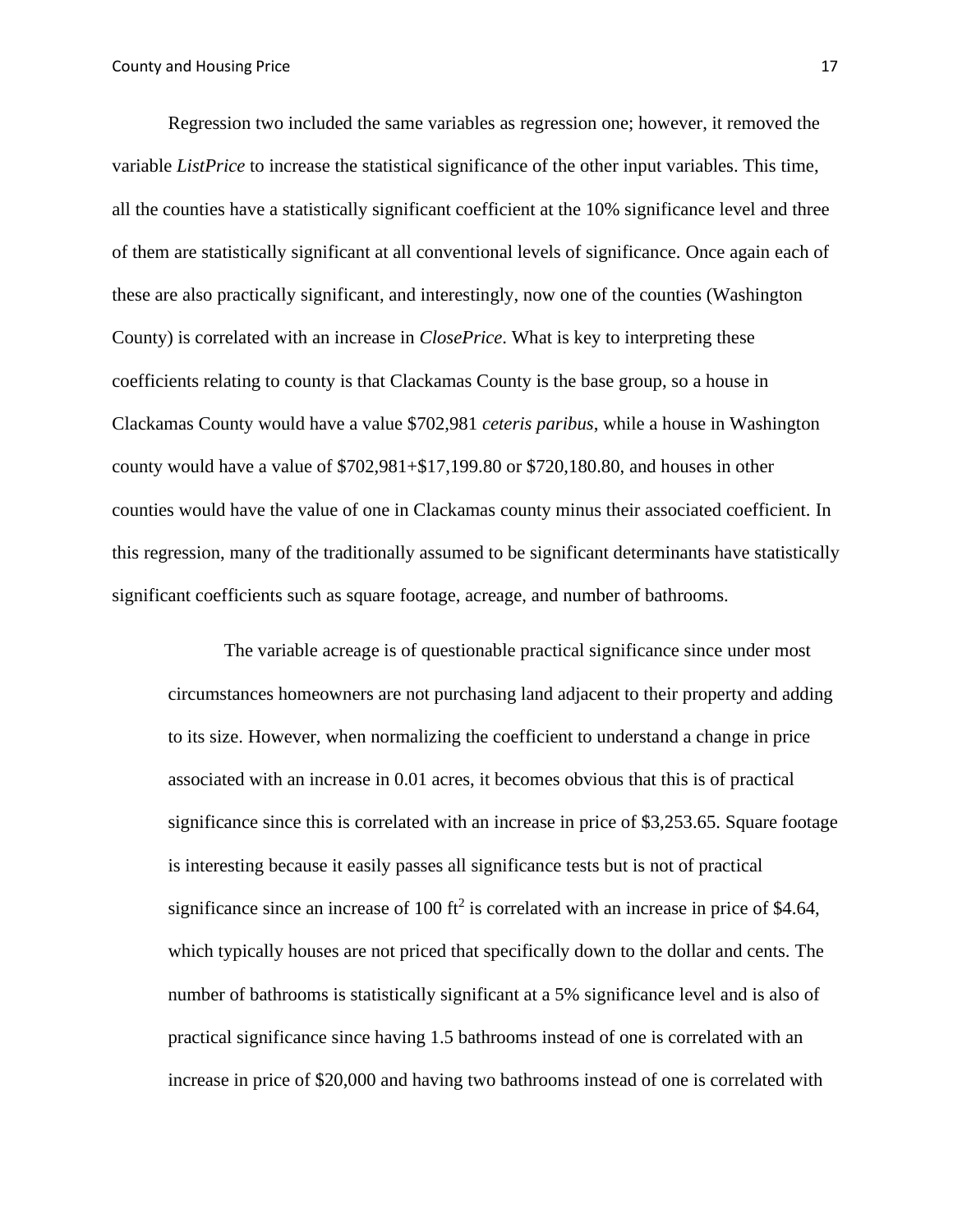an increased price of \$15,000. Based on regression two, the model for *ClosePrice* is as follows:

$$
Clo\widehat{sePrice} = 702981 - 39490.6Clark + 17199.88Washington
$$
\n
$$
- 17757.8Multnomah - 71697.7Yamhill - 87255.5Columbia
$$
\n
$$
- 178.117YearBuild + 325365Acres2 + 0.0464TotalSF2
$$
\n
$$
+ 20906.9Baths2 + 15499.7Baths3 - 45207.4Garage0
$$
\n
$$
- 24860.4Garage1 - 22272.2Garage2 + 28340.5Beds2
$$
\n
$$
+ 40245.1Beds3 + 21481.7Beds4
$$

Regression number three is the most refined model which does not include interaction terms. For this regression, all but two of the regressors are significant at the 10% significance level, and all but one of those which are significant are also significant at the 5% significance level. Comparing the results from regressions two and three, the coefficients which are produced for common variables are of course different, but it is by a small magnitude. The main difference is that by eliminating the Boolean variables for garage size the statistical significance of the remaining variables was increased to the point where nearly all the regressed input variables are statistically significant. Also, when comparing the  $\mathbb{R}^2$  values for the first three regressions, each of the generated models approximate the relationship between the regressors and regressand accurately. Of course, the first regression has the highest explanatory value because of the high degree of correlation between *ListPrice* and *ClosePrice*, between regressions two and three there is a minimal decrease in the explanatory value while once again increasing the statistical significance of almost all the coefficients. Though the model is similar, it is still worth nothing the new model for regression three: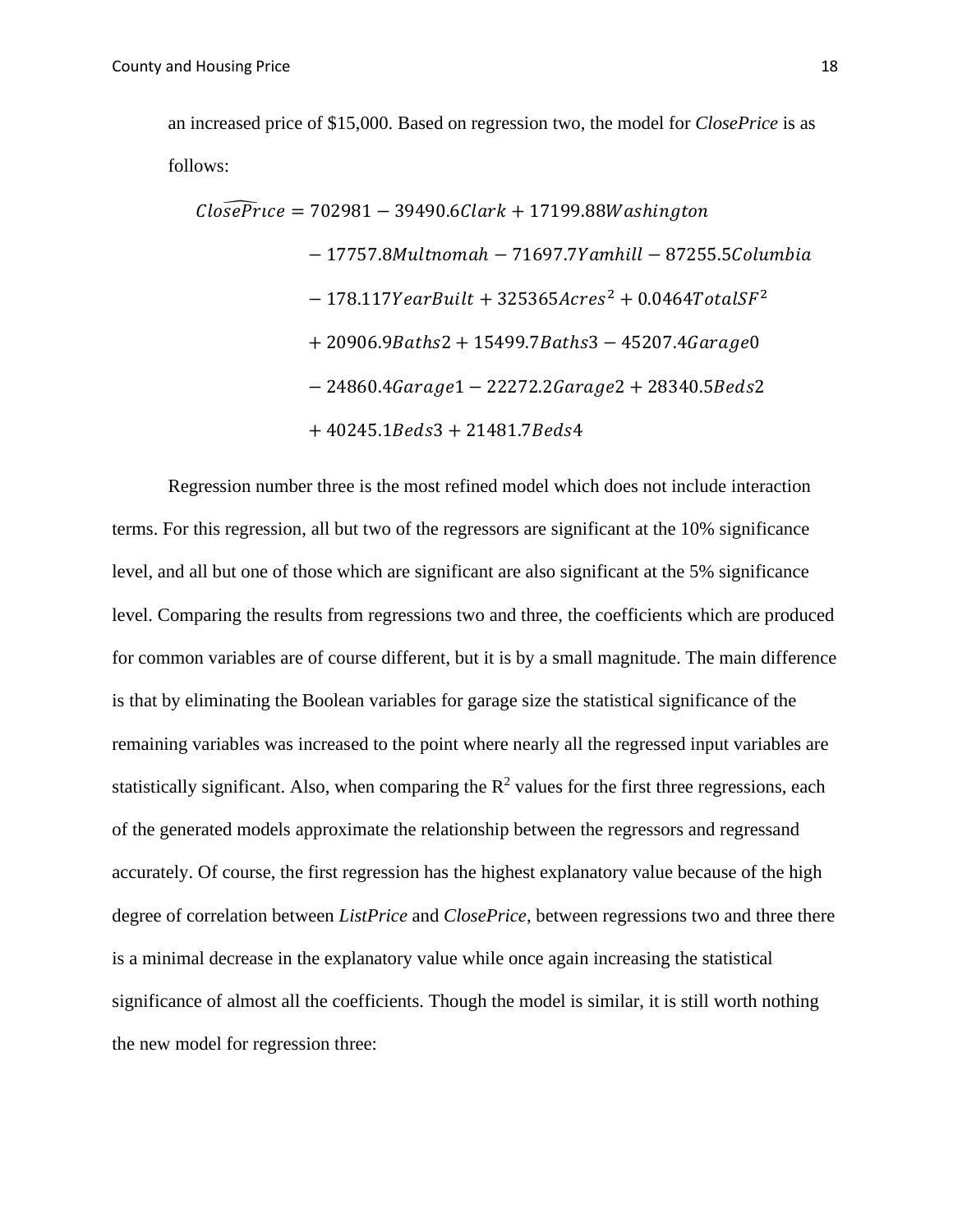$$
Clo\widehat{sePrice} = 316351 - 38921.5Clark + 19107.5 Washington - 17004.7Multnomah- 70804.0Yamhill - 86670.3Columbia + 358307Acres2+ 0.04336TotalSF2 + 22895.8Baths2 + 16082.3Baths3 + 38436.3Beds2+ 52832.3Beds3 + 31770.3Beds4
$$

Regressions five through eight vary in a key way from the previous three regressions, these regressions introduce interaction terms between the binary and discrete variables to analyze if there is a difference in the slope of the continuous variables. Regression five included over fifty input variables, of which only a minority are statistically significant. For interaction terms which were nowhere near significant, these were removed in regression six, and after regression six more of the non-significant variables were once again removed until this model was produced from regression seven:

$$
ClosePrice = 1974450 - 2403930Clark - 3486260Washington - 1195450Multnomah- 1422770Yamhill - 2215080Columbia - 788.303YearBuilder+ 389519Arces2 + 0.0469TotalSF2 - 102496Arces2 * Clark+ 116646Acres2 * Washington - 310045Acres2 * Multnomah- 236867Acres2 * Yamhill + 156966Acres2 * Columbia+ 1208.59YearBuilder * Clark + 1765.76YearBuilder * Washington+ 621.42YearBuilder * Multnomh + 704.263YearBuilder * Family+ 1061.76YearBuilder * Columbia - 40.5311YearBuilder *Garage0- 24.6381YearBuilder *Garage1 - 21.4995YearBuilder *Garage2
$$

Not all these coefficients are statistically significant, the interaction term between *YearBuilt* and garage size is only significant at the 10% significance level for a garage of size zero. The interaction term between *Acres<sup>2</sup>* and *County* are also only statistically significant at a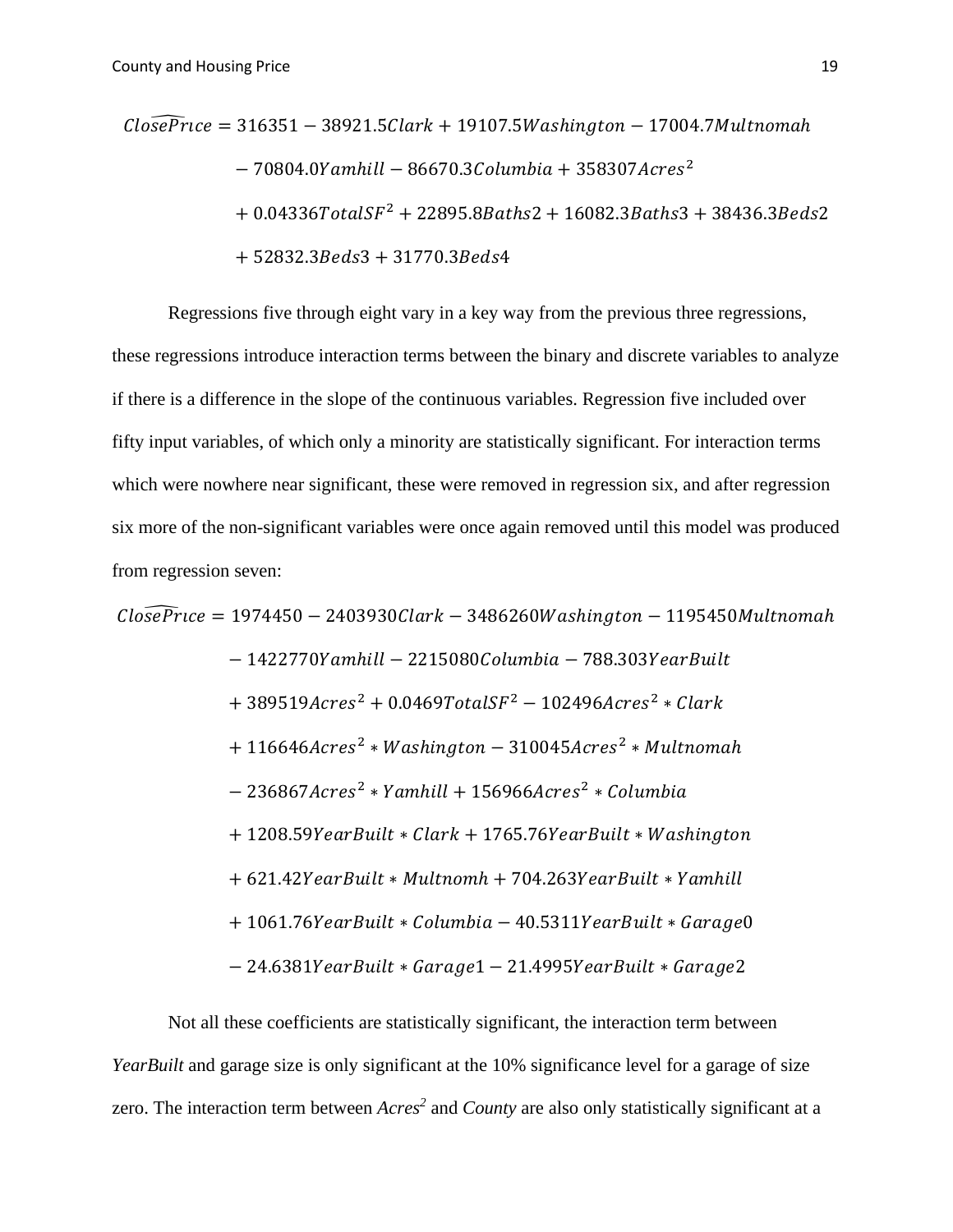5% significance level in the case of Multnomah County. The results from regressions four through six imply that there is not a different slope for different values of the discrete variables. For some individual interaction terms there is a statistically significant different slope, but this is likely due either to variation or a sampling error since this was not consistent with other interaction terms. Based on these results, regression three would be the best model for house price other than regression one which includes list price. Based on these results, the counties Clark, Multnomah, Yamhill, and Columbia are correlated with a decrease in housing value from the value of properties in Clackamas County, while Washington county is correlated with an increase in house price from Clackamas County.

#### Section 5: Conclusion

This study sought to analyze the relationship between Oregon county and house price as well as other potential determinants of house price. By using the ordinary least squares method of multiple regression and the software package Gretl, models were formed based on the data set n=300 which was sourced from an agent working in the housing industry. This study also uses homoscedastic errors based on the justification of the scatter plot of residuals as a function of the output variable.

Regressions one and four included the most input variables, then, using the results, variables which were not of statistical significance were eliminated to best quantify and model the relationship between determinants and house price. Interestingly, this method found that the year the house was built, and the size of the garage had little explanatory value for the output variable based on the results from regressions one through three. Then, beginning with regression five this time using a great deal of interaction terms between the binary and discrete variables, the findings from the final regression seven found that there is limited evidence to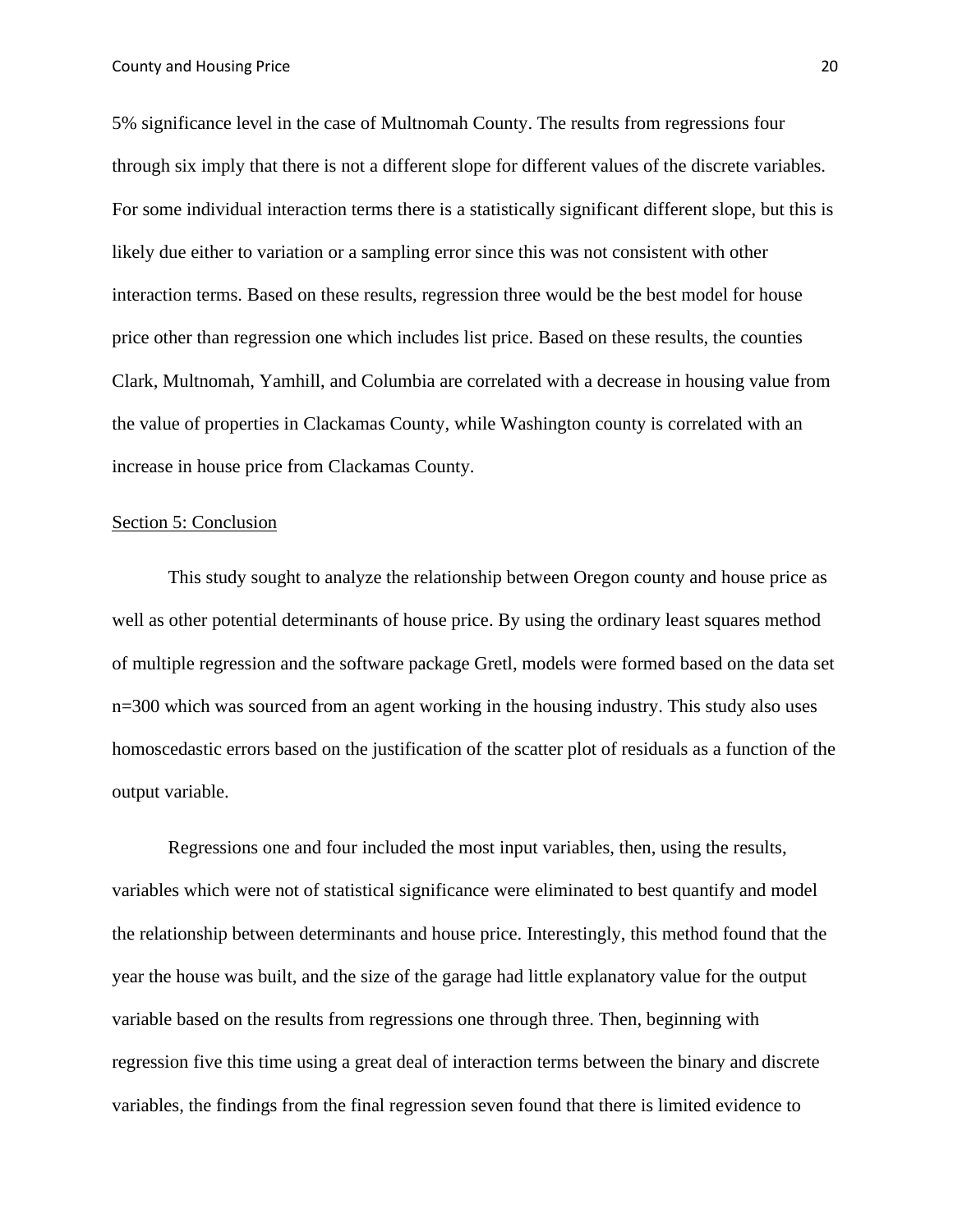#### County and Housing Price 21

suggest that the slope modeling the relationship between regressors and the regressand varies depending on the value of the different discrete variables. Unfortunately, there are fundamental questions about external validity for this study, to the point where it can almost certainly be said to only have internal validity, which itself is questionable due to the sourcing of the data.

To complete the purpose of this study to understand and quantify the effects of different Oregon counties on house price, they will be ranked in terms of the size of their correlation in regression eight since this was the most refined equation used. Firstly, the county which is most negatively correlated with housing price is Columbia County with a correlated negative effect of just over \$137,000. Clark county had the second largest correlated effect, with an also negative correlated effect of approximately \$89,000. Yamhill county is next with a correlated negative effect of \$55,5000 followed by Washington county with a negative effect of \$37,500. Clackamas county was the base group, so all these negative correlations are in comparison with the price of homes in Clackamas County, and only Multnomah County had a correlated positive effect over Clackamas County with a correlated positive effect of just over \$32,500.